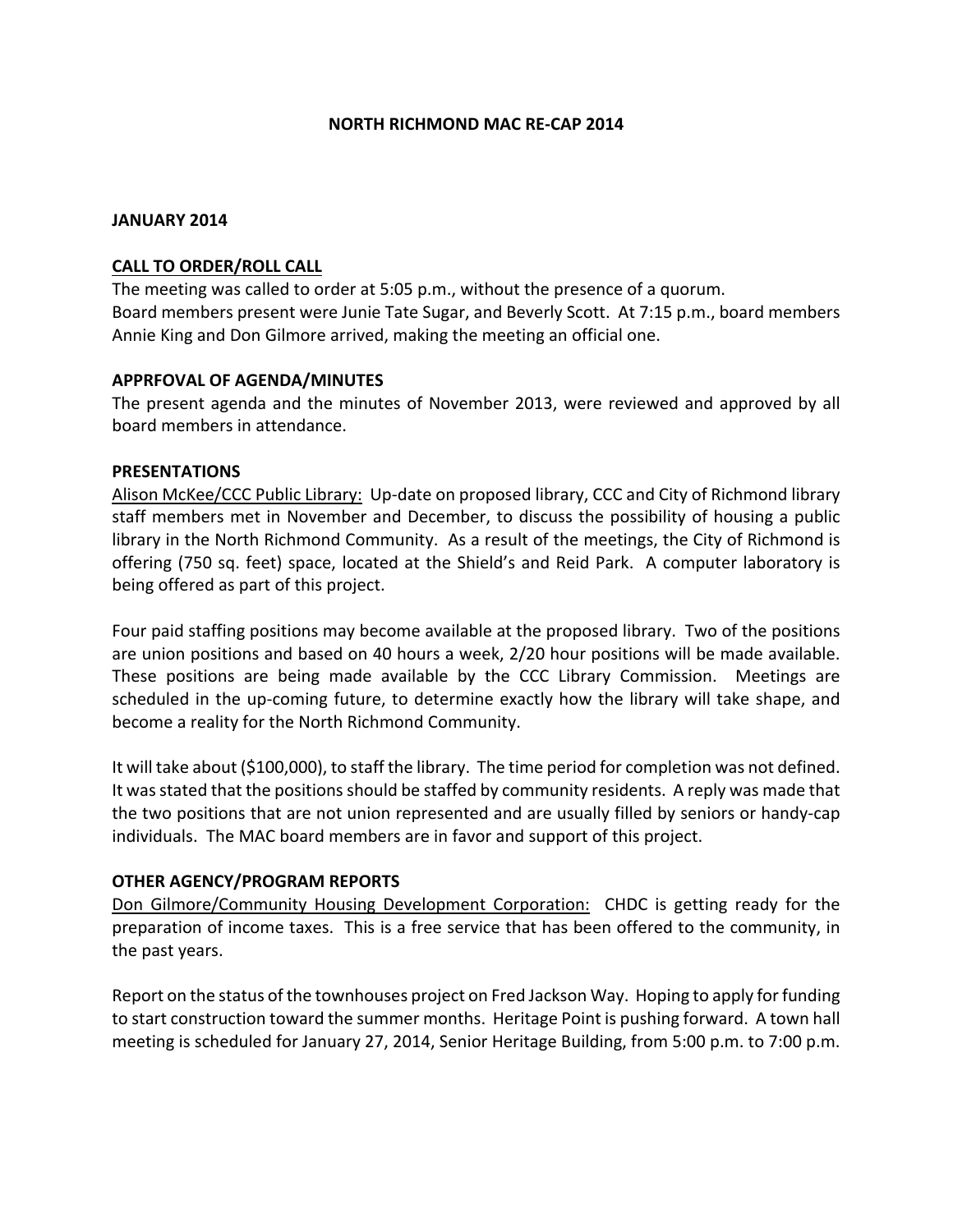## **JANUARY 2014 CONTINUED**

Carla Orozco-Mitigation Fee-funded, NHNR/Community Service Coordinator:

Carla was welcomed back to work, after being out on maternity leave. Carla is the proud parent of a new baby girl.

Carla continues to work on the beautification and illegal dumping and blithe in the community. There have been changes in the administration of the NHNR. Lloyd Madden is the acting director of the community based organization. This is not the first time that Mr. Madden has stepped up to the plate, to assist the deeply troubled organization.

The free disposal voucher program is in jeopardy of losing funding, due to lack of resident participation. This program is funded jointly by CCC and City of Richmond.

Carla is currently working on the next issue of the Community Newsletter. The next newsletter is scheduled to be distributed in January and in April. The newsletter contains happenings and events of the local community based organizations.

Presently there are three junior league, basketball programs in effect. Project Pride has the lead on this program. Green Eco Workshops are still currently being conducted for the children and youths in the community. This season, they will be working with Davis Chapel, Pastor Keys, they have planned a flower planting project at the church.

The Beatification Project will be meeting February 5, 2013, 9:00 a.m., Senior Citizen Building, 515 Silver Street, Richmond CA 94801.

Richmond Sanitation is no longer out here in the community. As a result, trash and tires that are ill-legally dumped in the area are not being properly disposed of.

## **CORRESPONDENCE/ANNOUNCEMENTS**

The toy and coat drive at Verde School, during the holiday's was a great success. There is an excess of coats and toy's left over, and a storage space is in need of.

Chevron Refinery had some type of flare up at the Richmond Refinery this morning. A plume of smoke sat over the North Richmond area, and other parts of Richmond for the entire day.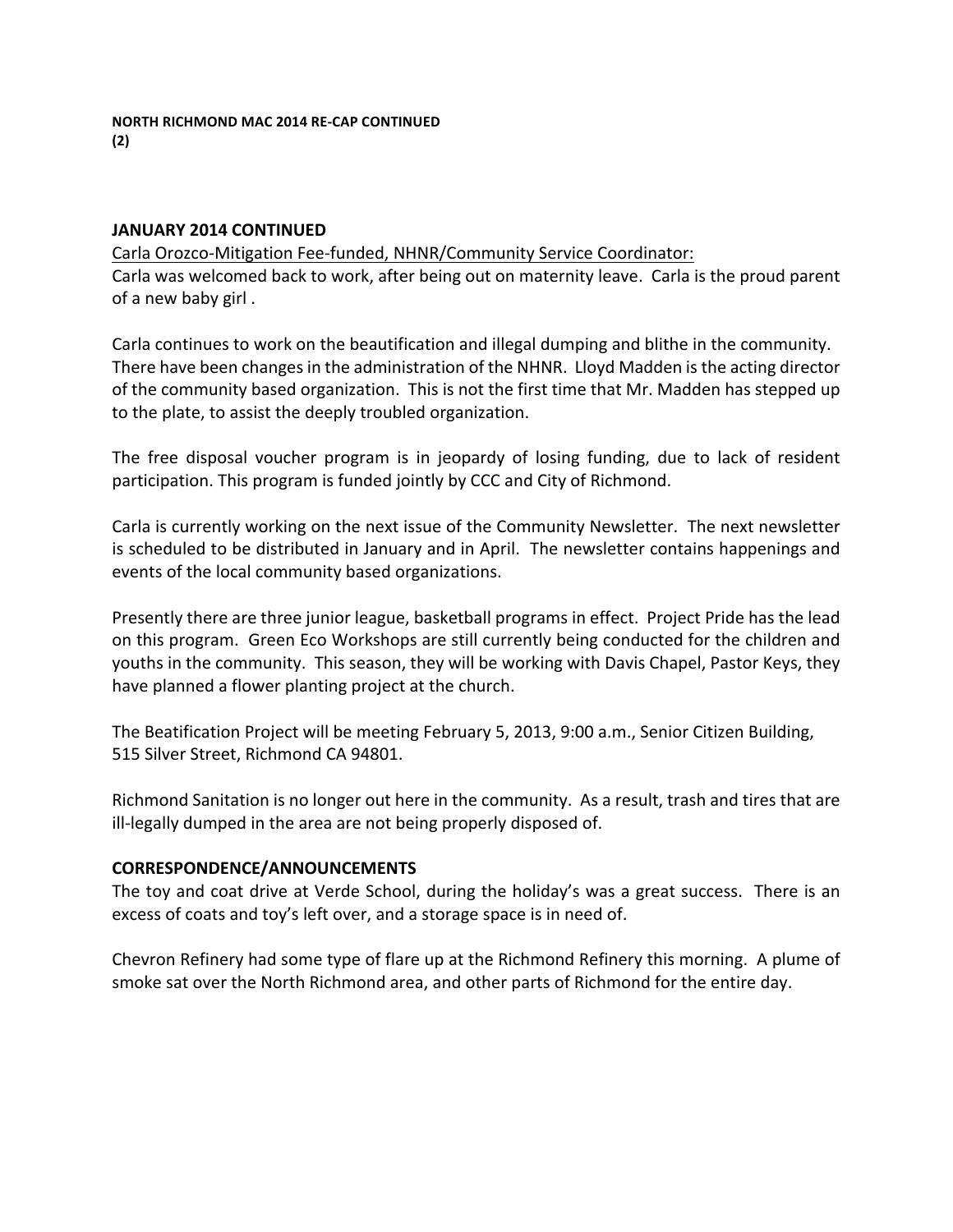#### **FUTURE AGENDA ITEMS**

CCC Library Project, Code Enforcement, the MAC Logo (being officially on the MAC agenda) and the making of a recommendation regarding the proposed PG&E tree removal, will be on next month's agenda.

Meeting adjourned at 7:05 p.m.

#### **FEBRUARY 2014**

## **CALL TO ORDER/ROLL CALL**

The meeting was called to order at  $5:10$  p.m., as an unofficial meeting, for lack of a quorum, board members present were: Dr. Henry Clark, and Beverly Scott. At approximately 5:30 p.m., board members Annie King-Meredith, Don Gilmore and LaSaunda Tate arrived, making the meeting an official one.

#### **APPROVAL OF AGENDA/MINUTES**

The agenda and the minutes were reviewed and approved by all board members present.

#### **PUBLIC COMMENT**

Peter Tierinan/PEU Local One: Up-date on Waste Water Management Treatment Plant. The plant has proceeded with its automation, and unattended shifts at night time. The automation will fully be in place by April 2014.

#### **PRESENTATIONS**

Remembering the deceased Junie Tate-Sugar: board member Junie, was pronounced deceased this month. This comes as a big shock to all of us. Time was set aside, on her behalf and to reflect on the precious times that we had with her, and to honor her life. A certificate of recognition was presented by Luz Gomez, from the Board of Supervisor/John Gioia's Office. Luz stated that we all are deeply saddened, by such a dear lost to the community.

Luz Gomez/Supervisor John Gioia's Office: the Unincorporated area of West County now will be available to compose their food waste. Composition buckets are available for anyone who desire to have one.

The Board of supervisor's had allotted \$3,000 for each MAC Board's expenditures. The funds may be used for office supplies, food, expenses, etc. This funding was made possible for the County Administrator Office on January 14, 2014.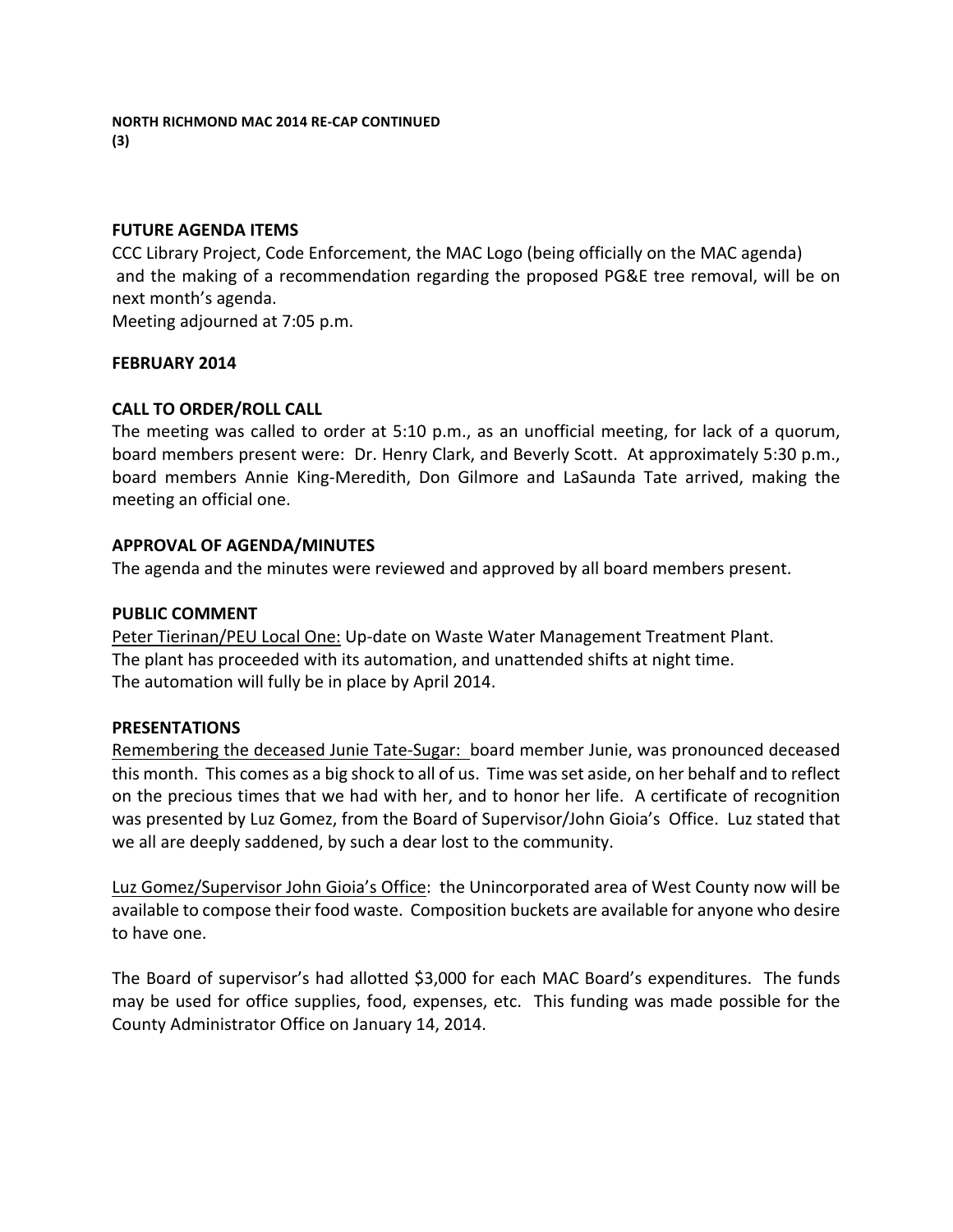#### **NORTH RICHMOND MAC 2014 RE-CAP CONTINUED (4)**

There will be a President's Day Tree-Planting Party, Saturday February 15, 2014. The time of this event is from 8:20 a.m. to 12:30 p.m., participants will meet at Humphrey Avenue and  $34<sup>th</sup>$  Street, Richmond CA.

The habitat for Humanity, an organization that offers affordable housing, may be coming back into the area. Supervisor John Gioia will be officially appointed to the Air Resource board, February 19, 2014. The ceremony will take place at 1:30 p.m., State Capital Building.

The Saving Doctor's Hospital ballot measure will be available in May 2014. The health departments around the county have been busy administering flu shots. If you have not had your flu shot, please get one.

# **OTHER AGENCY/PROGRAM REPORTS**

Don Gilmore/Community Housing Development Corporation: The Heritage Point Project may be receiving pre-development funding. Funding that was allocated to North Richmond, was transferred to Pleasant Hill several years ago. There is a possibility that North Richmond will be having some of those funds transferred back into their budget.

Filbert Townhouses is still in the planning process. Challenges are being met, and there is a misunderstanding going on. The city of Richmond made commitments, which they no longer care to honor. EPA funding was allotted to clean the site of the previous gas station located on Filbert Street. A large amount of money was spent at this site; the land contained more contaminates than was expected.

The Chevron Economic Revitalization Initiative Program will be launched as scheduled.

MAC and the community will play a major role in this program. This project is proposed to provide \$1.5 million dollars into local communities. Andrea Bailey-Chevron Refinery was present at the MAC meeting, answering any questions that needed to be addressed.

CHDC is involved in the Ways to Work Program. Thirty cars will be made available to this program. 

Carla Orozco-Mitigation Fee-funded, NHNR: Carla continues to work on the beautification and illegal dumping and blight in the community.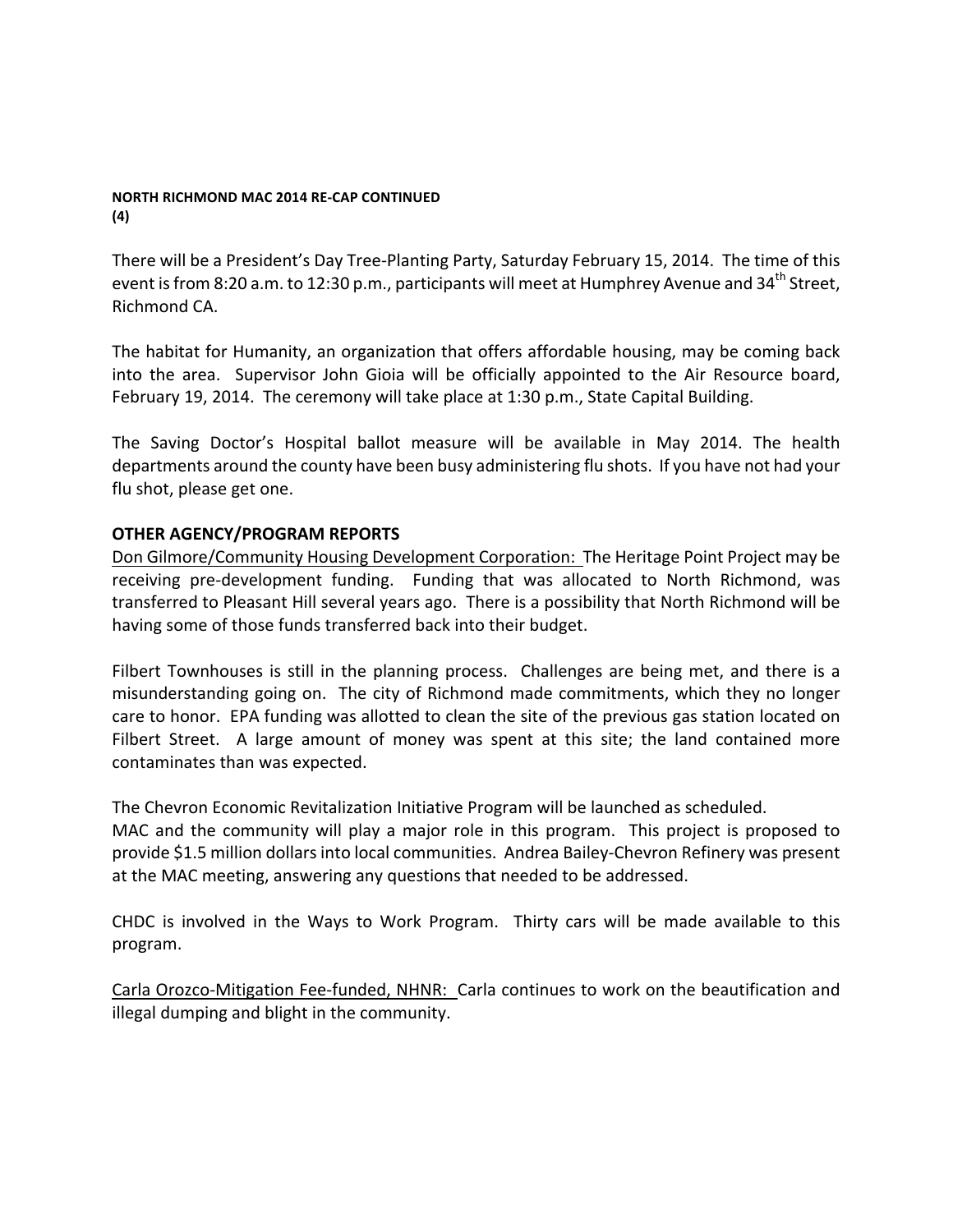# **CORRESPONDENCE/ANNOUNCEMENTS**

Ms. Sain/Director Senior Citizen Program, North Richmond : The AARP/Auto Insurance Program for seniors will be offering a classroom refresher course for drivers 50 and over. The events will be held on March 19, and 26, 2014. The location is 515 Silver Street, Richmond CA. The time is from 9:00 a.m. to 2:00 p.m., the cost is \$15.00 for members and \$20.00 for non-members Meeting ended at 6:45 p.m.

## **March 2014**

# **CALL TO ORDER/ROLL CALL**

The meeting was called to order at 5:08 p.m., board members present were : Don Gilmore, Dr. Henry Clark, LaSaunda Tate, and Annie King-Meredith.

## **APPROVAL OF AGENDA/MINUTES**

The agenda and the minutes were approved by all board members present.

## **PUBLIC COMMENT**

Tania Pulido/Urban Tilth: The Urban Tilth of Richmond, CA is currently hiring, there are two job openings available. There is an opening for a North Richmond Farm Apprentice, and an opening for Project manager, at the North Richmond Farm Project.

Don Gilmore asked of Urban Tilth, for an up-date on the farm project. It was suggested that Urban Tilth present quarterly reports to the MAC board in the future. An agreement was made, that Urban Tilth would report to the MAC board on a quarterly basis, starting next month.

Benvunida Maza, coordinator of the Verde School Gardening Project, reports that a tree planting event took place on Tuesday at the Verde School Garden. Twenty adults participated in the project, trees were planted, they also learned about irrigation systems.

## **PRESENTATIONS**

Larry Tolson/Building Inspector II/Code Enforcement Officer: The North Richmond area has been assigned a code enforcement officer. This position has been vacant for a period of time. The community is more than welcome to have Mr. Tolson in the area. Mr. Tolson reports that he needs all the help that he can get, in order to catch people living in vacant and abandoned houses. At the moment he has (17) on-going code cases. There is a problem of absentee landlords (property owners), and the banks are not up-keeping the property that they own. He is not receiving any cooperation from the banks. There is a list of problems such as: People say that there is trash along the rural roads. Public Works have to bring in heavy equipment to pick up the trash.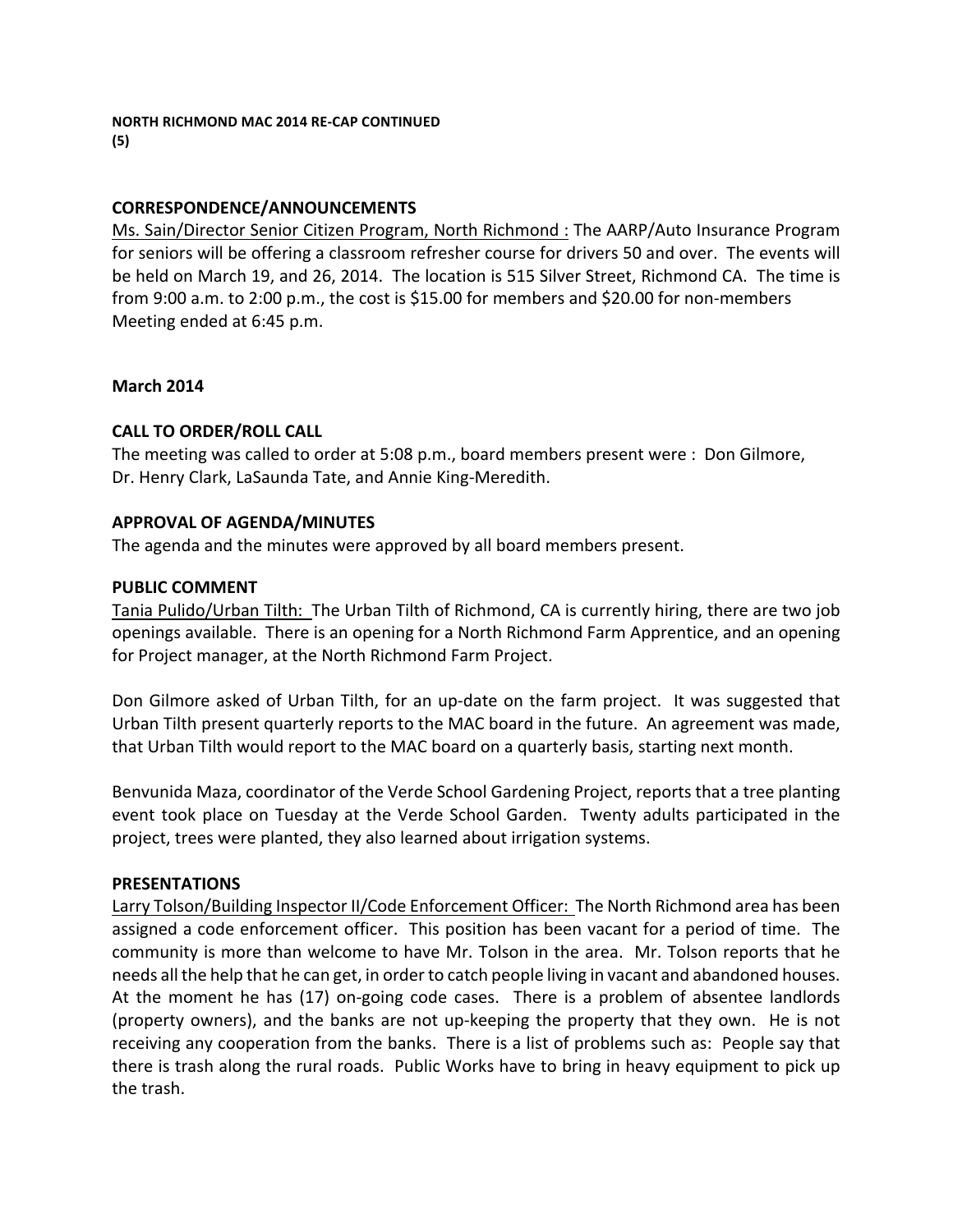#### **NORTH RICHMOND MAC 2014 RE-CAP CONTINUED (6)**

The code enforcement officer works with animal control. Mr. Tolson will begin to attend the North Richmond Green Meetings. He has had several meetings with Carla Orozco of North Richmond Green. They will be working together on future projects.

April Kennedy/PG&E: April comes to the MAC meeting this evening, with an update of the Tree Removal Project. It was approved to remove (13) trees, a total of (40) trees need to be removed. These are eucalyptus trees, that are interfering with the power lines in the area.

Presently the project is at a standstill, the wood from the fallen trees, needs to be removed from the work site. They are in the process of finding a company that is capable of performing the job of removing the trees. If at all feasible, an employment opportunity for some one of the North Richmond community may become available.

It is also recommended that the MAC form a committee, to be a part of the employment selection, and progress of the tree removal project.

PG&E has committed to donating (50) fruit trees to the community. These trees will be in replacement of the trees that were removed. They will not be located in the same area, but will be located somewhere else in the community. The Shield's and Reid Park was suggested as being an ideal location. Urban Tilth is willing to take on the responsibility of the placement and planting of the trees in the North Richmond community.

# **OTHER AGENCY/PROGRAMS REPORTS**

Luz Gomez/Supervisor John Gioia's Office: Luz reports that she met with Carla Orozco they discussed the program (Adopt a Tree). The City of Richmond is currently working with this program. It is suggested that the MAC look into as to how the city is working this program.

Public works will be (micro surfacing) the Richmond Parkway. This project will begin sometime in the spring or summer.

San Francisco Regional Water board is trying to prevent small trash from ending up in the watersheds and local creeks. Starting tomorrow, once a month a crew will be picking up small trash in the unincorporated area. The trash will be hauled away by the workers, that are working on this project.

There will be an Alternative fuel Vehicle Expo. March 15, 2014, 10:00 a.m. to 5:00 p.m., The location of the expo is at, 1414 Harbor Way South, Richmond, CA.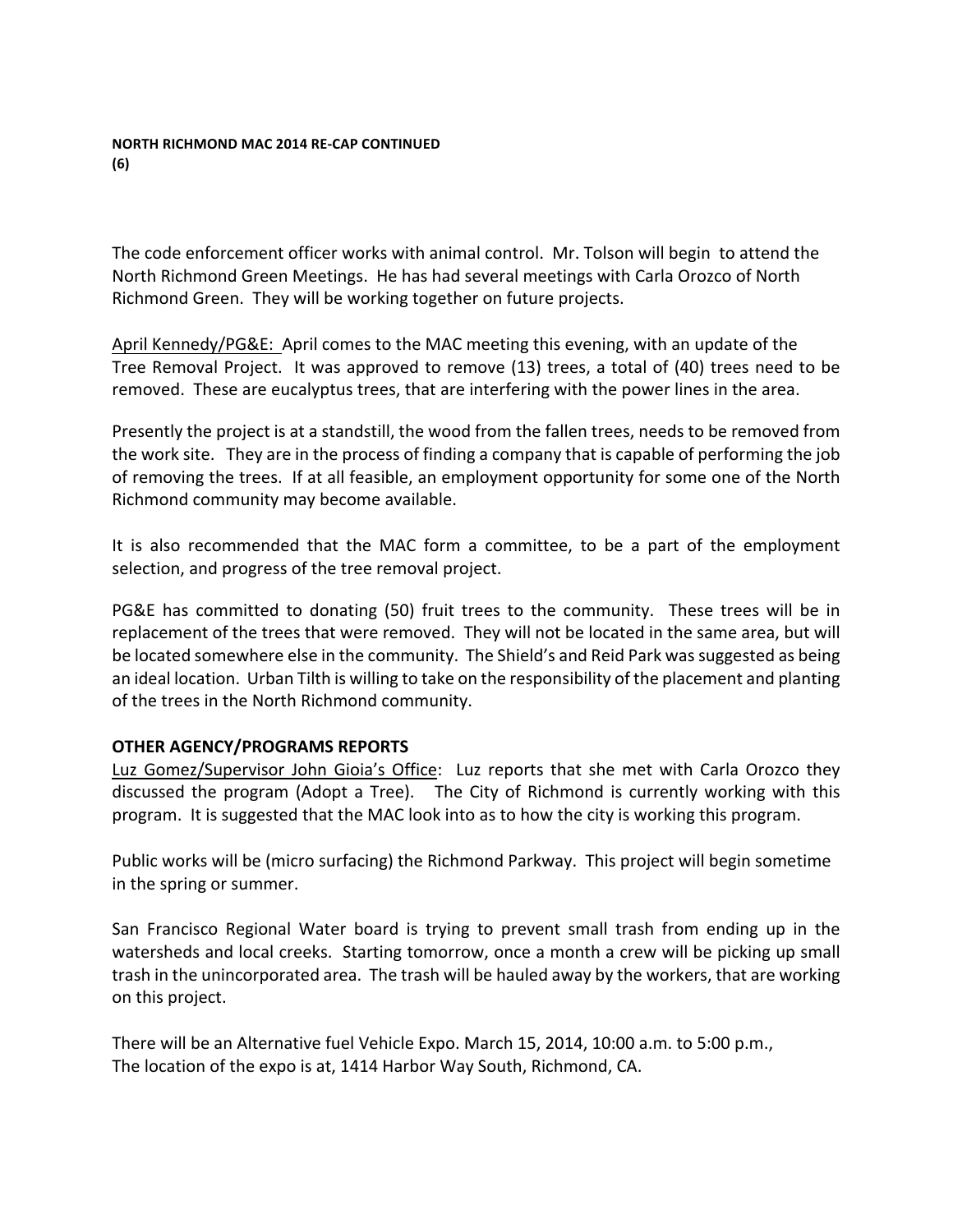#### **NORTH RICHMOND MAC 2013 RE-CAP CONTINUED (7)**

Carla Orozco-Mitigation Fee-funded, NHNR: Carla is currently working with Project Pride on a workshop entitled Urban Agriculture and Beautification/Ill -legal Dumping. The next workshop is to be held on March 19, 2014. The location is at the Project Pride Building, from 3:30 p.m. to 4:30 p.m. The children and youths from the sports programs will be participating, and everyone is welcome to be a part of this event.

The MAC meeting was held over tonight until 7:10 p.m.

Don Gilmore/Community Housing Development Corporation: The CHDC is still in the process of offering free income tax services to the community.

The filbert Street property had a set-back, with the City of Richmond. They are currently working with Congressman George Miller and the City of Richmond, to resolve the current problems. In hopes that the funding will be released and granted.

There is a meeting scheduled with Supervisor John Gioia, to discuss the Heritage Point Project. The purpose of this meeting, is to implore means and ways of achieving the goals for the project as proposed.

## **CORRESPONDENCE/ANNOUNCEMENTS**

Luz proposes to add Urban Tilth to the agenda for the MAC meeting in April. They will present an up-date on the garden project.

Dr. Clark announces that the North Richmond Shoreline will host a ceremony at the Brunner Marsh. The EPA will be funding a project entitled: Restoring the Brunner Marsh. The date of the ceremony is to be announced in the future.

Dr. Clark announces that he has been meeting with chevron and representatives from the Modernization Program. The EPA Report for this program is in the process of being completed. In the near future, he would like to have an up-date of the program, presented to the North Richmond Advisory Council.

Meeting ended at 7:30 p.m.

**APRIL 2014**

**NO QUORUM**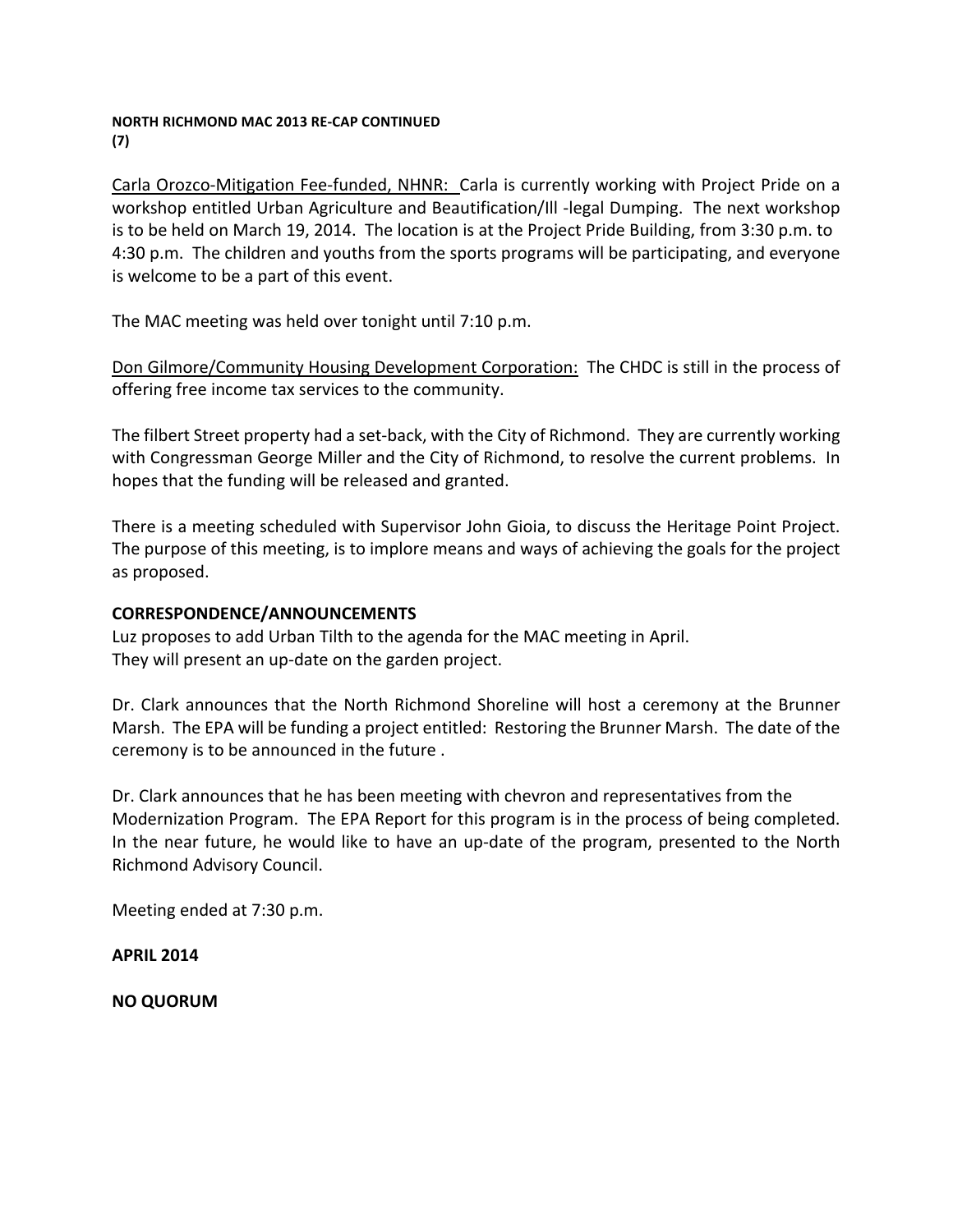# **MAY 2014**

# **CALL TO ORDER/ROLL CALL**

The meeting was called to order (unofficially) at 5:12 p.m. Board members present were : Dr. Henry Clark, Don Gilmore, and LaSaunda Tate. Members Annie M. King and the resigning Willie Mae Johnson-Payne, arrived and the meeting was declared an official at 6:00 p.m.

# **APPROVAL OF AGENDA/MINUTES**

The agenda and the minutes were reviewed and approved by all board members present.

# **PUBLIC COMMENT**

Mary Frazier/Project Director for the Northern California Breath mobile:

The breath mobile is a mobile asthma clinic that diagnoses, treats and educates children and their families about asthma. They will be visiting Verde Elementary, Verde Head Start, Project Pride and the Las Deltas Child Development Center (every 4-6 weeks), thanks to a grant from Chevron. The breath mobile will be attending the  $5<sup>th</sup>$  North Richmond Annual Music Festival, July 19, 2014, Shields and Reid's Park, Richmond CA.

The breath mobile is sponsoring a sleep over camp for children, the camp is located in Livermore. Registration fee is \$30.00 and the fees a negotiable.

The breath mobile staff would like to get information about their services out to the community. The also look forward to working in the community. For more information please contact Mary Frazier at 925-899-7670.

# **ITEMS FOR DISCUSSION AND/OR ACTION**

Discuss and MAKE RECOMMENDATION regarding the formation of a Committee of the NR MAC and appropriate County Staff to review the Contra Costa Housing Authority Las Deltas Disposition application and bring back information and recommendations on a regular basis; Don Gilmore asks that the MAC board accept such an appointment of a person to the committee. Annie M. King said that she would sit on the board. La Saunda said that she may be interested in sitting on the board. The motion was forwarded, voted upon, all was in favor, and was put into motion. Don would like to put this matter on a future agenda. A committee has been set up to work on completing the Filbert Street Projects.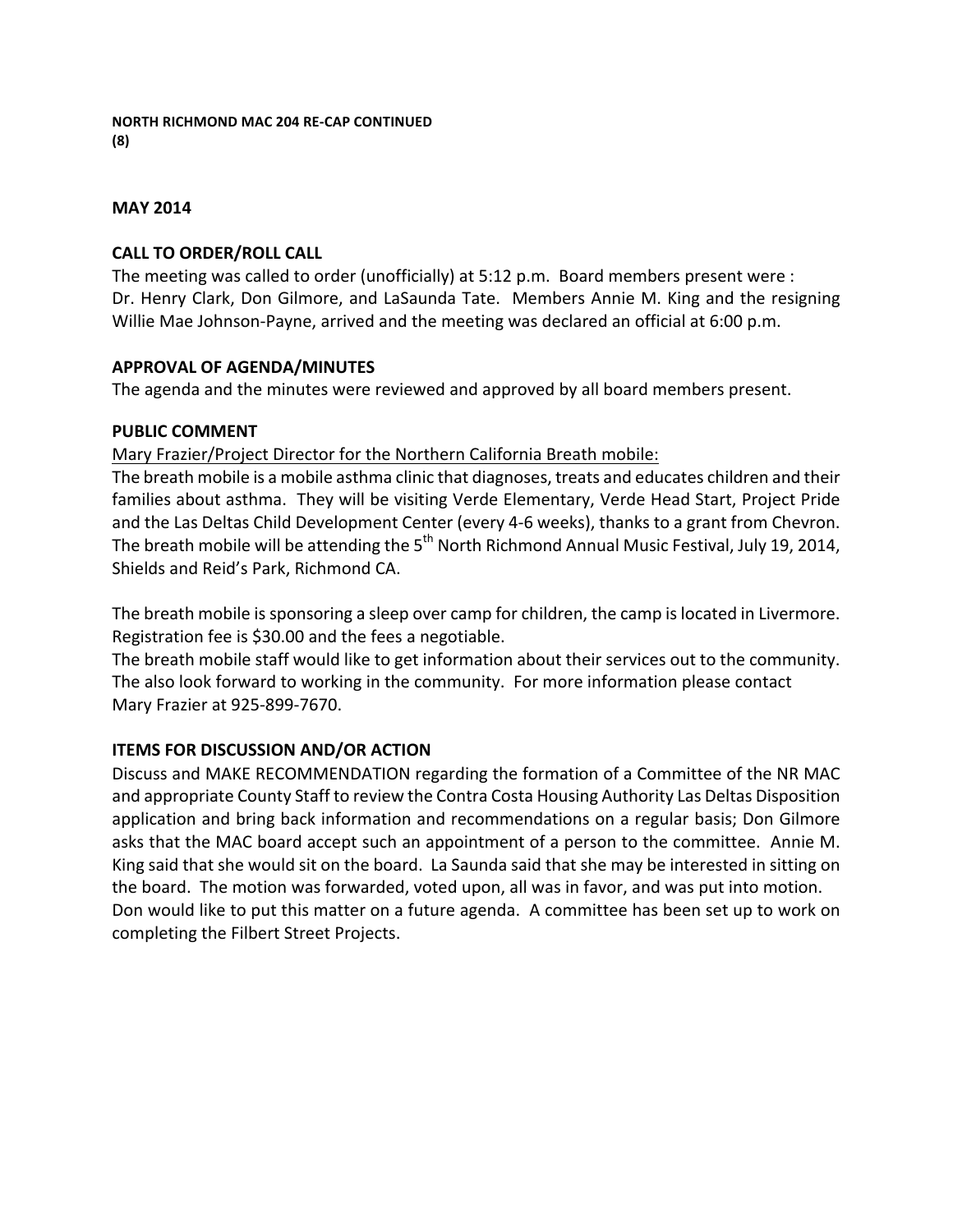#### **PRESENTATOINS**

West County Wastewater District Update/E.J.Shalaby, Director: the district will be replacing water pipes and manholes in the community. This is a (\$11 million dollar) project. This is part of the (200 year, Waste Water Plan.

Board members asked if anyone in the community will gain employment within this project. Mr. Shalaby said that the county will be doing all of the hiring through private companies. This did not sit too well with board members, due to the (first Source Hiring Program), which was put in place many years ago. It was suggested that First Source Hiring Policy be looked into, before this project gets under construction.

Dr. Clark said that if no one from the community can gain employment on this project, there stands a great possibility that through protest and demonstration, the project will be shut completely down. This item is to be put on next month's agenda.

Contra Costa Fire District update/Jeff Carman, Fire Chief: The risk of fire is up all over CCC. A two person squad should be added to the staff. The fire district is also in the process of competing for the ambulance contract in the area. These proposals will be on the voting ballot in July, 2014. So please come out and cast your vote, for these needed emergency services, to serve in our community.

North Richmond Network Update/Eric Aaholm, YES Director (invited)/Tana Monteiro was present: Tana Monteiro presented the YES Program, Youth Enrichment Strategies is a non-profit organization that gives youth and families living in Richmond and West Contra Costa County the opportunity to develop life skills and strengthen communication in a safe, neutral environment that exposes them to nature and a world beyond their urban neighborhoods.

The program has been active at Verde Elementary School; they have been hosting annual events at the school. Events such as the annual Black History Breakfast, scheduled for May 29, 2014. Multi-cultural events are conducted, there is a parent coffee club, that meets once a month.

Luz reports: Because of Verde's performances, they have been selected to participate in various programs. Luz will invite school board members to the next MAC meeting, to present more information, on Verde's school performances.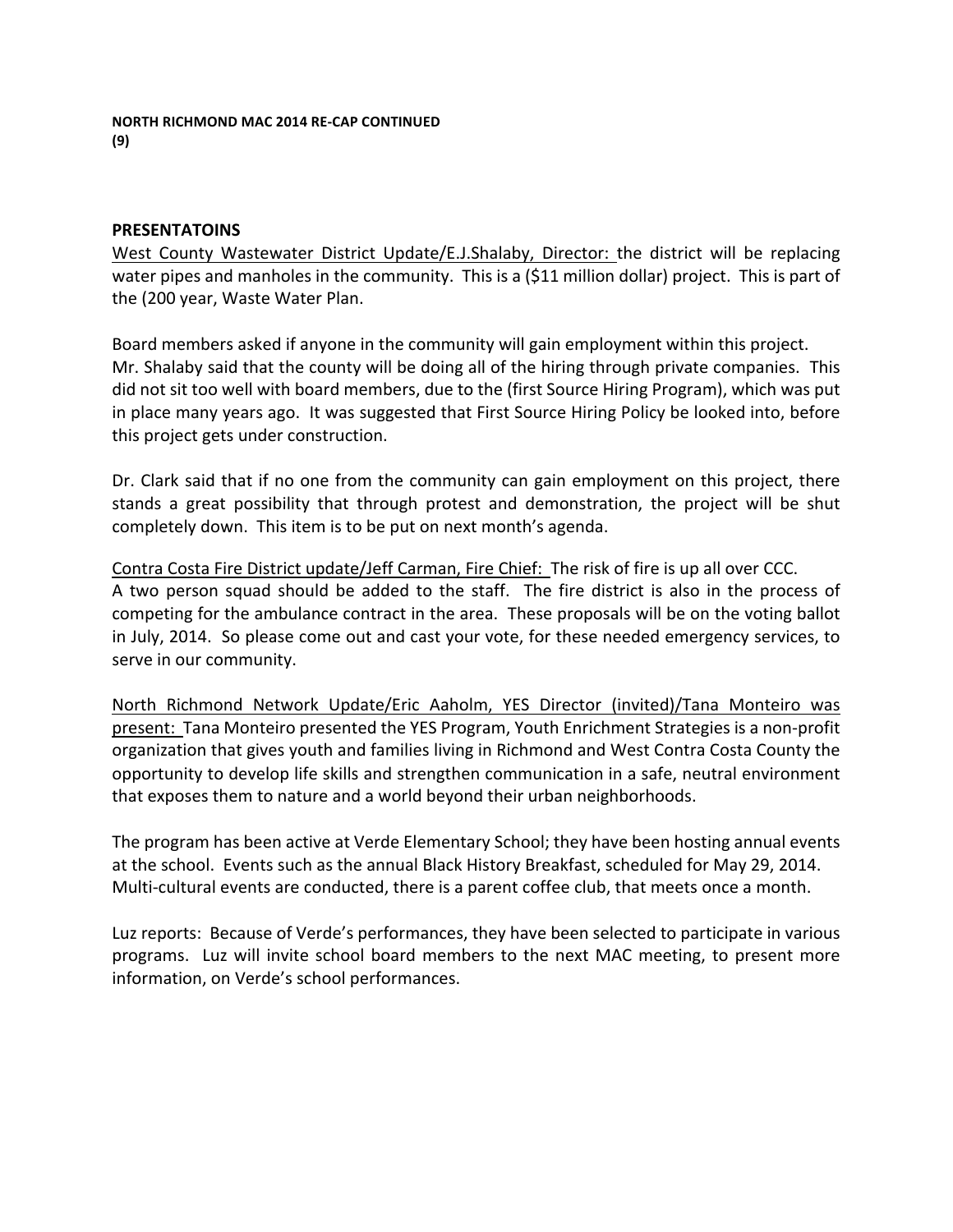#### **NORTH RICHMOND MAC 2014 RE-CAP CONTINUED (10)**

Appreciation: Willie Mae Johnson-Payne and Deputy Monroe: An award of appreciation was presented to Ms. Payne for her outstanding services as a member of the MAC board. Unfortunately she will be residing from the board, due to health reasons.

An award of appreciation was presented to Officer Monroe, of the CCC Sheriff's Department, for his outstanding services in the community. Officer Monroe has performed extra-ordinary duties in the community. He has had a successful campaign against ill-legal dumping. The officer has made some major break-through in solving crime in the area. The community residents thinks highly of Officer Monroe and his performance in and about the North Richmond community. Unfortunately Officer Monroe will be leaving the area, to work in other parts of the CCC Sheriff's Department. He truly will be missed, by the community residents and workers.

# Luz Gomez/ supervisor John Gioia's Office: David Meza will be appointed to the North Richmond MAC board.

The Novae Property on Pittsburg Avenue, off of the Richmond Parkway, located across from Action Metals, was destined to be developed by Signature Homes. Unfortunately the property was lost to the Wells Fargo Bank. The bank would like to attend the MAC meeting and present plans on doing a feasibility study on developing the property.

Bishop Santiago/Reach Fellowship: Groundbreaking for the Women's Home will be held on May 29, 2014, at 10:00 a.m., 1724 Fred Jackson Way, Richmond, CA. Everyone is invited and welcome to attend the ceremony. Reach Fellowship sends out special thanks to everyone that help them get their program off the ground.

Alison Mc Kee/CCC Public Library: Allison did not have very much to report on the physical project concerning the library, which will be housed at the Shields and Reid Park. In the meantime the CCC Library is working with the city of Richmond to bring a Summer Reading and Literacy Program to the shield's and Reid Park, the Las Deltas Child Development Center and Project Pride.

The summer program will present weekly story telling times on Wednesdays. The City of Richmond Book Mobile will come out on the same day. The program is designed to help children stay reading during the summer. In an effort to prevent the children from losing the reading skills that they acquired during the school year.

The CCC Library hopes to bring teenage programs to the North Richmond community this summer.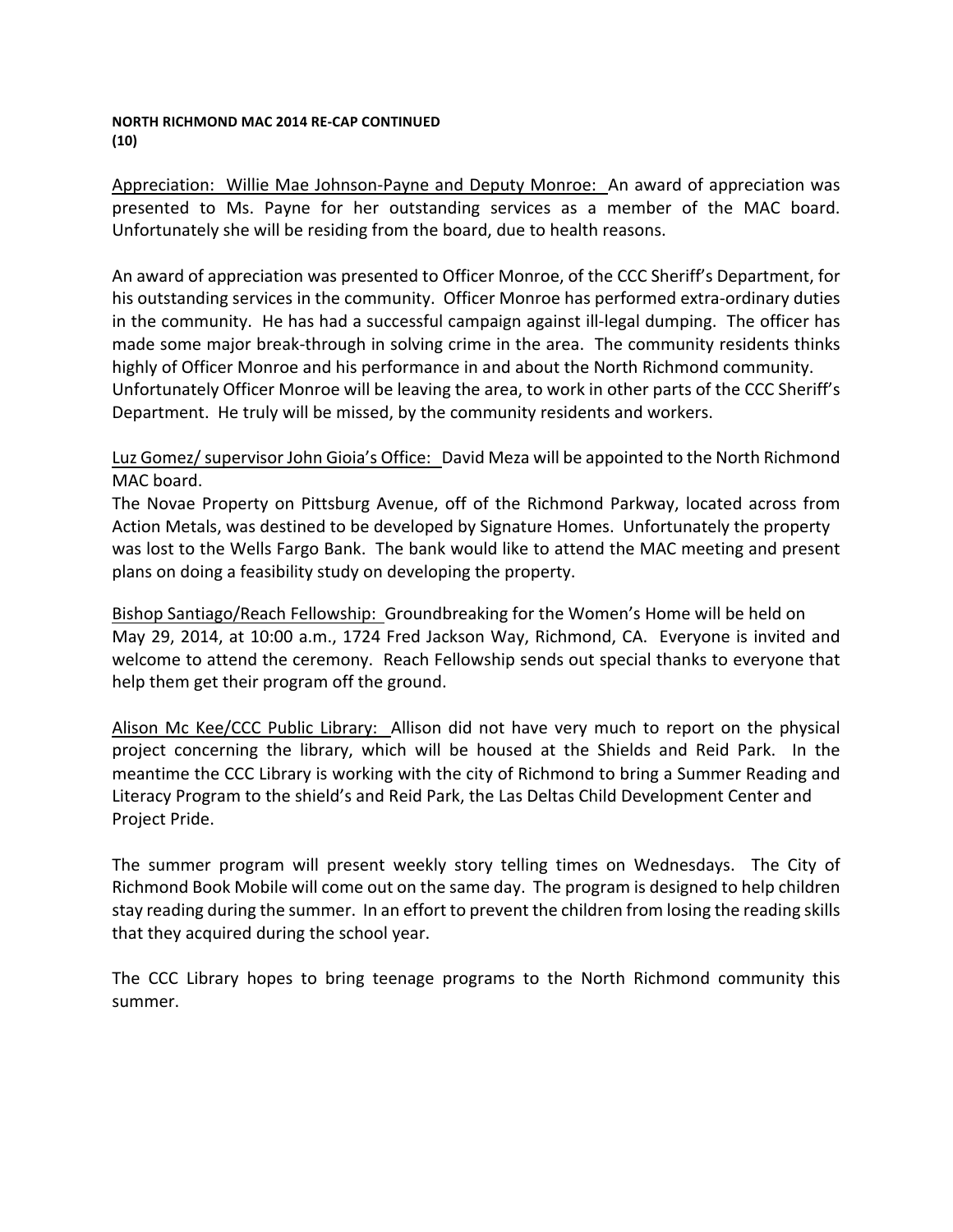Dr. Henry Clark/MAC board member: Dr. Clark is up-set about the transporting of dangerous and flammable chemicals by rail through the neighborhoods. The State Regulatory Commission is looking into this matter. A protest against these practices will be held on May 31<sup>st</sup>, at 1:00 p.m., location is to be announced.

# **CORRESPONDENCE/ANNOUNCEMENTS**

Janie Holland/CHDC: the Farmer's Market was in town today, located at Chesley Ave. and Fred Jackson Way. The market provides a variety of fruits and vegetables.

Andrea Bailey/Chevron U.S.A. Refinery: Andrea announces that Chevron has job positions open for maintenance trainee. There will be more jobs available in the future as chevron progresses thru the modernization of the facility. There is a problem with potential employees that have felony records. A workshop will be conducted entitled: Remove the Barrier.

Annie M. King/MAC board: Annie announces that there will be an event entitled "Walk for Re-entry". The walk is about 3.4 miles long and will depart from Fred Jackson Way at 9:00 a.m. On June 14, 2014. The Shield's and Reid Council meets every fourth Tuesday of the month, from 6:00 p.m. to 7:00 p.m. at Shield's and Reid Park. The Davis Chapel Community Garden, meets at the garden every  $3^{rd}$  Friday of the month. Meeting time is from 4:00 p.m. to 5:00 p.m.

Peter Tiernan/Local PEU1: Announces that the local is desperate in the battle to save Doctors Medical Hospital. This Saturday there will be an important meeting to rally around saving the hospital. The meeting will be held in the cafeteria meeting hall, at the Doctors Hospital in San Pablo, CA. Everyone is urged to attend.

# **FUTURE AGENDA ITEMS**

Report on First Source Hiring West County Waste Water District Report Las Deltas Housing Project

Meeting adjourned at 7:20 p.m.

# **JUNE 2014**

Meeting cancelled

# **JULY 2014**

Vacation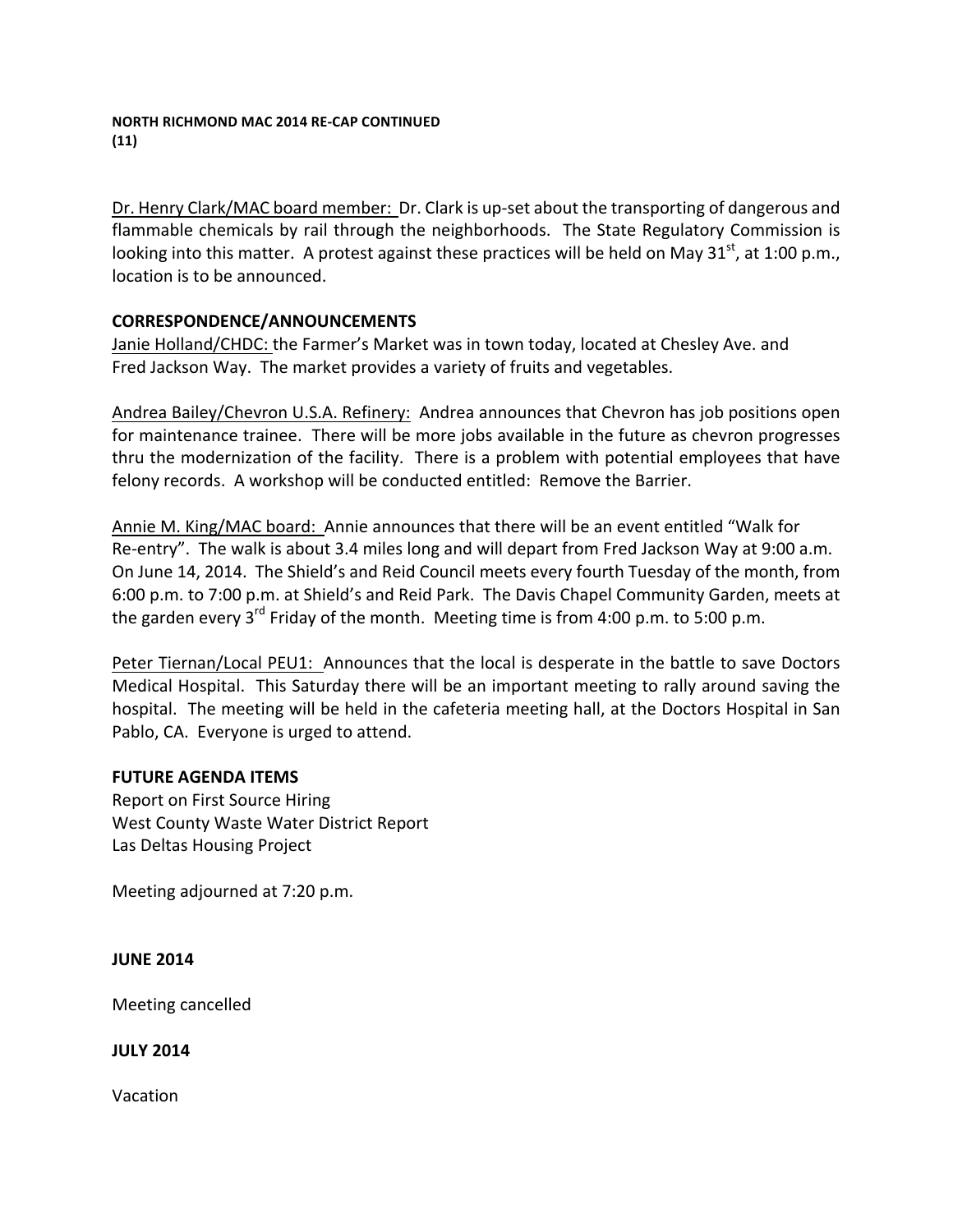**NORTH RICHMOND MAC 2014 RE-CAP CONTINUED (12)**

#### **AUGUST 2014**

#### **CALL TO ORDER/ROLL CALL**

The meeting was called to order at 5:17 p.m. Board members present were Beverly Scott, Dr. Henry Clark, David Meza and LaSaunda Tate.

#### **APPROVAL OF AGENDA/MINUTES**

The agenda was reviewed and approved. Minutes were presented for May, 2014. Meetings were not held for the months of June or July, 2014.

The minutes were reviewed and approved by all board members present.

#### **PUBLIC COMMENT**

Lynetta Cooper: A resident of North Richmond community, and a tenant of the Las Deltas Housing Projects. Commented that she lives on Market Street, and has a problem with the unkept yards of the vacant houses. If she is not mistaken, she has been hearing rattle snakes on these premises.

Bishop Santiago: Responded on Lynetta's complaint, the Reach Out Fellowship Organization has been granted the task (through the CCC Housing Authority) of cutting the lawns, and disposing of the trash and garbage.

Carlos Meza/North Richmond Resident: commented that bags of trash and garbage are being disposed of, at vacant public housing properties. One particular site of this illegal dumping is located at  $6^{th}$  and Silver Streets.

## Mary Frazier/Project Director for the Northern California Breath mobile:

The mobile asthma clinic diagnoses, treats and educates children and their families about asthma. They have been visiting different sites in the North Richmond community, thanks to a grant from the Chevron Richmond Refinery. They will continue to visit these sites ever 4-6 weeks.

The asthma mobile van attended the North Richmond  $5<sup>th</sup>$  Annual Music Festival in July. Mary was overwhelmed with the responses, from people that visited the van. Over (50) people visited the mobile van, and received information pertaining to asthma, and the treatment of asthma. Nine families have signed up to participate in the asthma program.

Supervisor John Gioia made a visit to the mobile van, during the festival. Mary was pleased and delighted by his visit. They were able to discuss various asthma related health issues.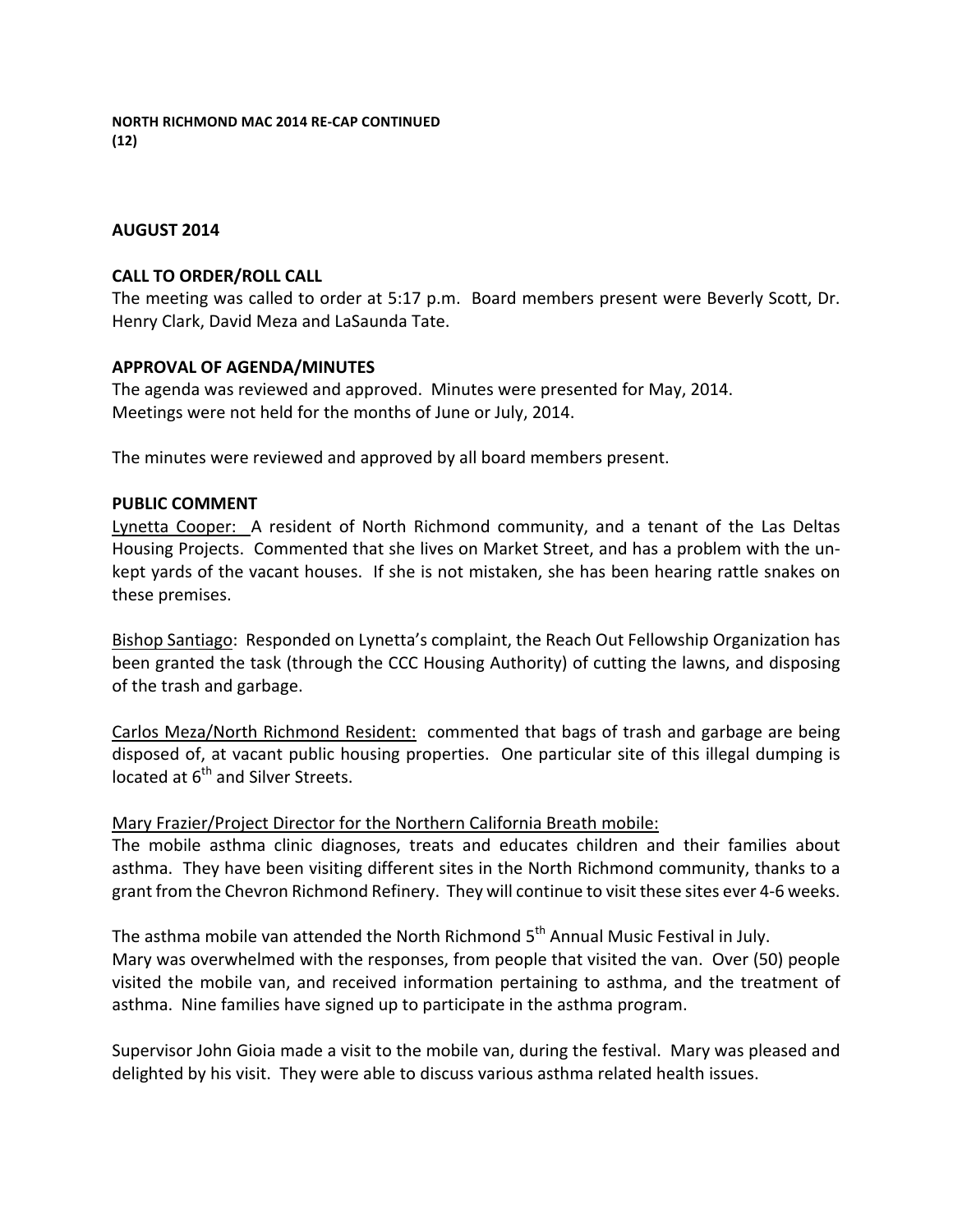#### **NORTH RICHMOND MAC 2014 RE-CAP CONTINUED (13)**

Each participant that visits the van will receive a \$5.00 Target gift certificate. The suggested age group for clients is targeted from three months, to eighteen years of age. Parent meetings were held at the Child Care Center, Project Pride, and the Las Deltas Housing Projects, and Verde Elementary School. 

Mary announced that they were able to employ a young intern, Leslie Bates. She will be assisting and helping the staff on the mobile van. Leslie's family has lived in the North Richmond community, since the 50's. Mary say's that she will report to the MAC meeting in the future.

# **OTHER AGENCY/PROGRAM REPORTS**

Luz Gomez, Supervisor John Gioia's Office: Luz will be making her report early; she has to attend another meeting, where she will be standing in for Supervisor John Gioia.

Progress is being made with the CCC Housing Authority. In the future a study will be done on the public housing situation in the North Richmond Community.

Verde school has a new principal, a Mr. Eric Acosta-Vertrauskus for the up-coming school year.

# **ITEMS FOR DISCUSSION AND/OR ACTION**

RECEIVE UPDATGE regarding County Housing Element/Kara Douglas, Department of Conservation and Development: Ms. Douglas presented the 2014 Housing Element Update. She presented this update in a packet designed for the Municipal Advisory Council meetings. The packet consisted of an overview which contained the following topics:

State Housing Element Law, Housing Element contents, Regional Housing Need Allocation Process, Key Facts, Issues and Trends To consider, Housing Element (2015-2023)-Update Focus, Other GP elements under review, Schedule, Consequences if Housing Element Not Updated, MAC Questions to Consider, Staying Informed/Staff Contacts.

# **PRESENTATIONS**

Regarding the County's Storm Water Trash Management Plan for North Richmond/ John Steere, Public Works: Mr. Steere presented a power point presentation about the CCC Watershed Program. The presentation pointed out the State Requirements for reducing Litter in Our Communities. CCC's role in the project was explained. Trash (litter) is considered a "water pollutant". Communities well be required to reduce trash by (40%) by July 1, 2017 and by (100%) by 2022. Communities will develop a long-term Trash Reduction Plan that details how the communities can reduce trash.

The county Watershed Program has developed community-centered Trash Reduction Plans, steps are: 1. Development of community's baseline trash levels using GIS Maps with land uses and information on income levels. 2. Assessment of baseline trash levels. 3. Field-testing by methodically taking photos and recording trash levels in the communities.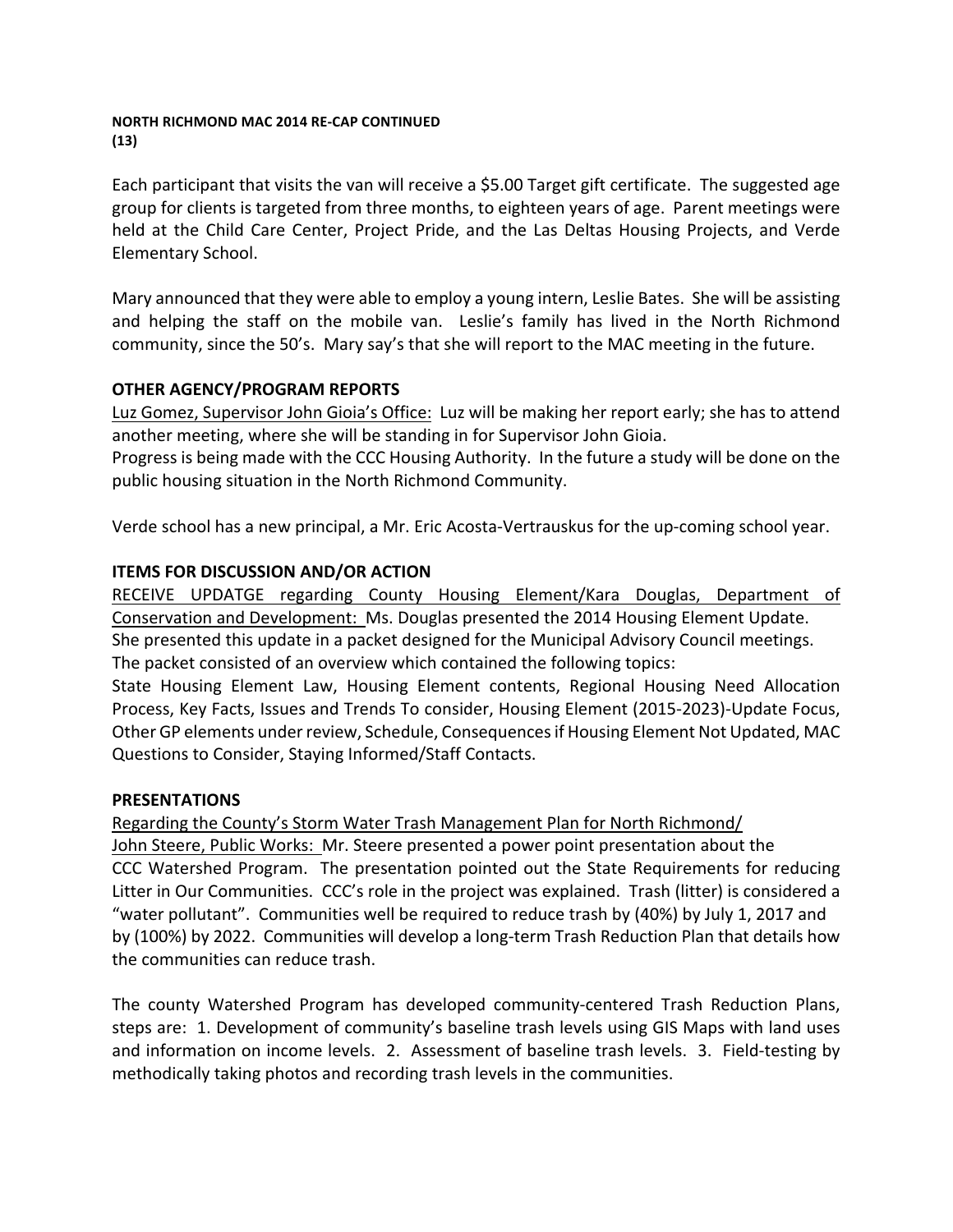#### **NORTH RICHMOND MAC 2014 RE-CAP CONTINUED (14)**

There will be reviewing of trash control measures, reducing trash by street sweeping, on-land and creek cleanups, and community engagement, and improvement of trash bins management.

Presentation regarding Chevron Modernization Project and Environmental Impact Report/ Nicole Barber: Nicole reports that the Modernization Project process had been stopped and they are in the process of going back to court. Project construction will start up again next year.

Andrea Bailey/Chevron: Andrea reports on the Revitalization Project. Ninety million dollars is being put into this program. This is the largest grant the Chevron has offered to the local communities, for any previous or existing project in their history. The funding will go to the city of Richmond. The city is staffing up and getting ready to administer the funds to the various communities. The Richmond City Manager has been invited to attend the North Richmond MAC meeting. The city has an agreement that they must report to the MAC, and the community on the progress, and spending of the funds. There will be a scholarship program for school students. Hopefully the students will have access to scholarships and college funding. Job training has been implemented into this program. An important step in this process is to make sure that North Richmond is allotted their share of the funding.

Regarding North Richmond Shoreline Alliance Festival/Cynthia Jordan: Cynthia announces the  $11<sup>th</sup>$  North Richmond Shoreline Festival, on October 4, 2014. The time is from 11:00 a.m. to 5:00 p.m., located at the Point Pinole Regional Shoreline Park, Pinole, CA. Free on-going transportation to the park will be provided at designated pick-up points. Pickup will be at the Senior Citizen Center of Mc Donald Ave., the Nevin Community Center, located on Fourth and Nevin, the North Richmond Center for Health, located at Fred Jackson Way and Chesley Ave. A shuttle will be continuously running all that day.

The North Richmond community is encouraged to join in, and be a part of the North Richmond Shoreline Open Space Alliance. This organization started eleven years ago, by residents of the North Richmond community. Their goal is to restore the North Richmond Shoreline, and to protect, and provide jobs, educational opportunities, a safe place to recreate, a source of clean watersheds and healthy foods.

Eleven years ago, the first event launched by this organization was the restoring of the Brunner Marsh. This wetland site was under consideration to become an industrial business complex. With hard work, determination and protest, the marsh was saved and purchased by the East Bay Regional Park District. Presently the area is under construction, and is being developed into a nature preserve, and wetland habitat. This all ties into the Point Pinole Regional Park plans.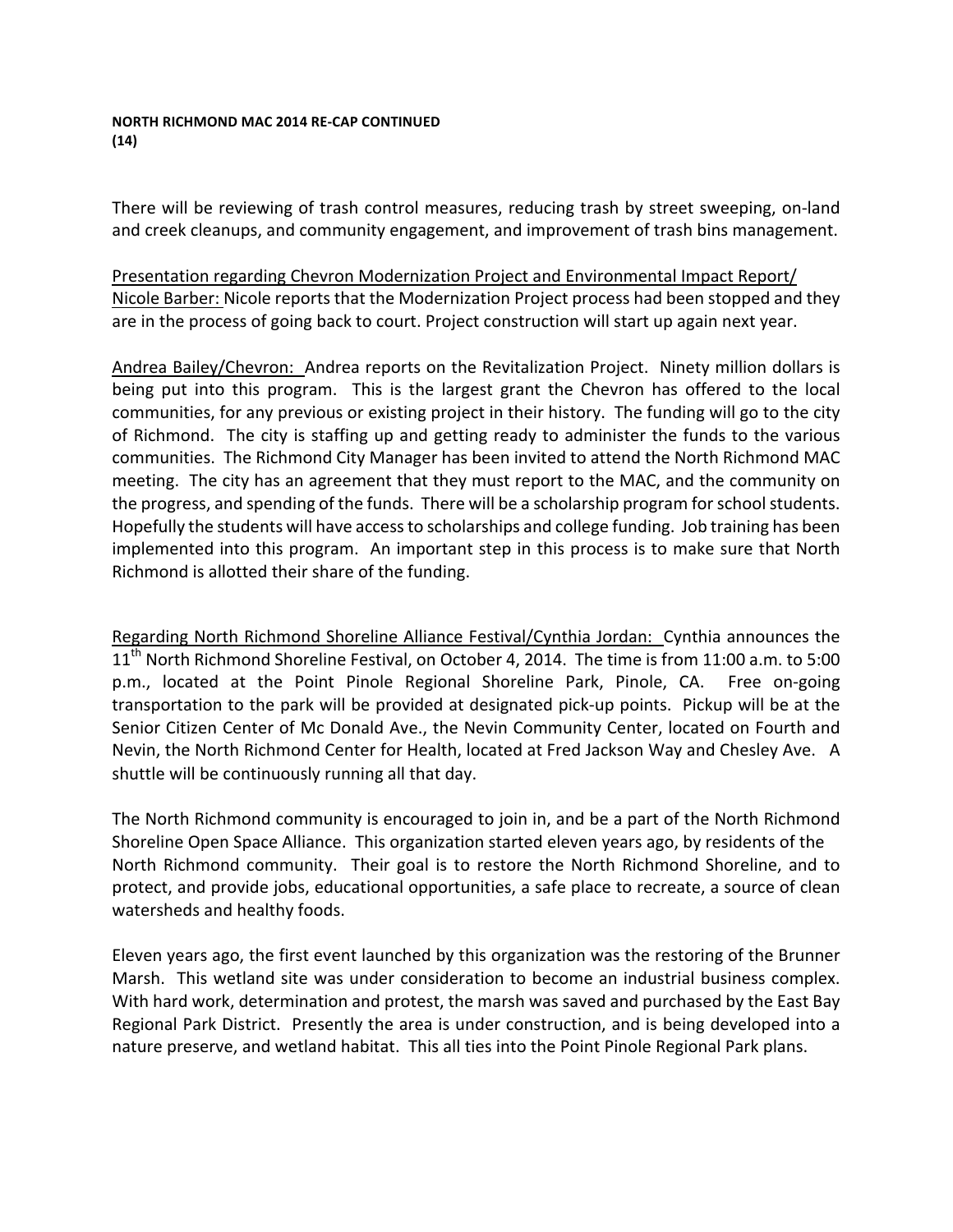#### **NORTH RICHOND MAC 2014 RE-CAP CONTINUED (15)**

Whitney Dotson/President of the East Bay Regional Park District and local community activist, has dedicated an enormous amount of work and time, into getting this area preserved. As a reward for his hard labor, the Brunner marsh will be re-named the Dotson Marsh.

This area has so much rich history, dating back to the Coastonians, the local Native American Indian Tribes, whom originally inhabited this area. Cynthia remembers growing up as a child, the Richmond Yacht Club and Boat Harbor, was located in North Richmond. It was located at the West end of Gertrude Avenue. Cynthia lived on Gertrude Avenue for many years, and would watch the big boats going pass by her house on their way to the yacht club. She also remembers the remnants of fishing and duck hunting villages/artifacts/ruins at the end of West Gertrude Avenue/Beacon Homing. 

She stated that she wanted to point out what was and what could become into being for the North Richmond community, and North Richmond Bay Shoreline.

The MAC meeting has been voted upon to continue until 7:15 p.m.

# **OTHER AGENCY/PROGRAM REPORTS**

Community Service Coordinator (Carla Orozco-Mitigation Fee-funded, NHNR:

Carla continues to work with the county and the city, to combat illegal dumping in the area. She has been working with James Lyons, a representative from Supervisor John Gioia's office. Carla has received (twenty) complaints pertaining to trash, over grown yards and empty lots. A vast majority of these complaints are about the public housing properties, owned by the county.

The next project that Carla will be working on is the beautification of the Multi-Cultural Center. The goal of this project is to improve the senior garden and landscape.

## **CORRESPONDENCE/ANNOUNCEMENTS**

The  $5<sup>th</sup>$  Annual North Richmond Music Festival was a great success. The music line-up was excellent. There were over (30) organizations that set up display booths. Supervisor John Gioia and Mayor Gale Mc Laughlin were present at the festival. The planning committee would like to thank everyone that participated in this event. They look forward to next year's event.

The MAC board and the community sends out our concerns and well wishes out to Annie-King Merridith. We hope that she makes a speedy recovery. We miss her dearly and greatly, and hope to see her soon.

The meeting was adjourned at 7:13 p.m.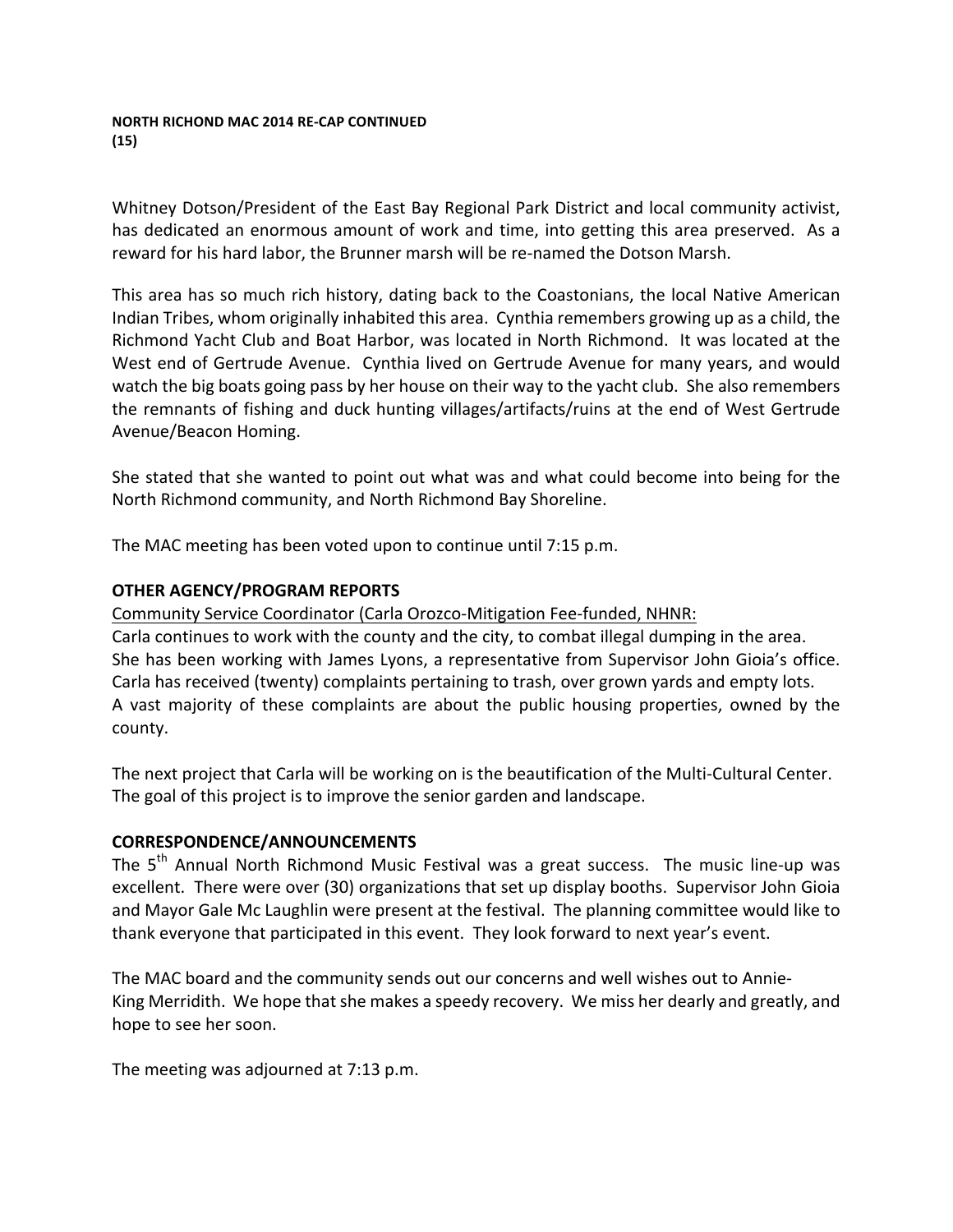# **SEPTEMBER 2014**

The MAC meeting for September 2014 was not an official one, for lack of a quorum.

## **OCTOBER 2014**

# **CALL TO ORDER/ROLL CALL**

The meeting was called to order at 5:07 p.m. Board members present were David Meza, LaSaunda Tate, and Dr. Henry Clark. Don Gilmore arrived at 5:10 p.m.

# **APPROVAL OF AGENDA/MINUTES**

The agenda was reviewed and approved. There were not any minutes to approve, last month's meeting was not an official one, for lack of a quorum by the board.

## **PUBLIC COMMENT**

Mrs. Carr, resident of North Richmond, spoke out on approval of the Rancho Market, located in North Richmond. It appears that someone in the community wants to introduce a petition into the community, to close down the market. Mrs. Carr feels that the market is an access to the community. She stated that there are only two stores serving the North Richmond community. Rancho Market is a Afro-American owned market, and should be allowed to stay open in a community, where Afro- American residents reside. The other market is owned and operated by Arabs, and they are rude and disrespectful to the customers, especially Afro American customers.

Residents that were present at the meeting were in favor of Mrs. Carr's opinion. It was pointed out that Rancho Market is the only privately Afro-American owned business in the community. Rancho Market is the only place in the community, where you can purchase a (hot meal or fresh produce). 

Mary Frazier/West Oakland Asthma Breath Mobile: Mrs. Frazier gave an up-date on the progress that the mobile asthma van, has made in the community. The van continues to present workshops and provide services at the following locations: Las Deltas Child Care Facility, Verde Elementary School, and Shield's and Reid Park. The asthma program has participated at the Health Fair, which was held at Verde Elementary School. The asthma program will be participating in the up-coming Green Festival, to be held on October 25, 2014, at the North Richmond Baseball Fields. 

## **PRESENTATIONS**

Luz Gomez and Dr. Henry Clark/Awarded Presentations to Local Churches

Awards were presented from Supervisor John Gioia's office, to local churches in the North Richmond community. The awards were in appreciation of dedication and commitment of services to the community.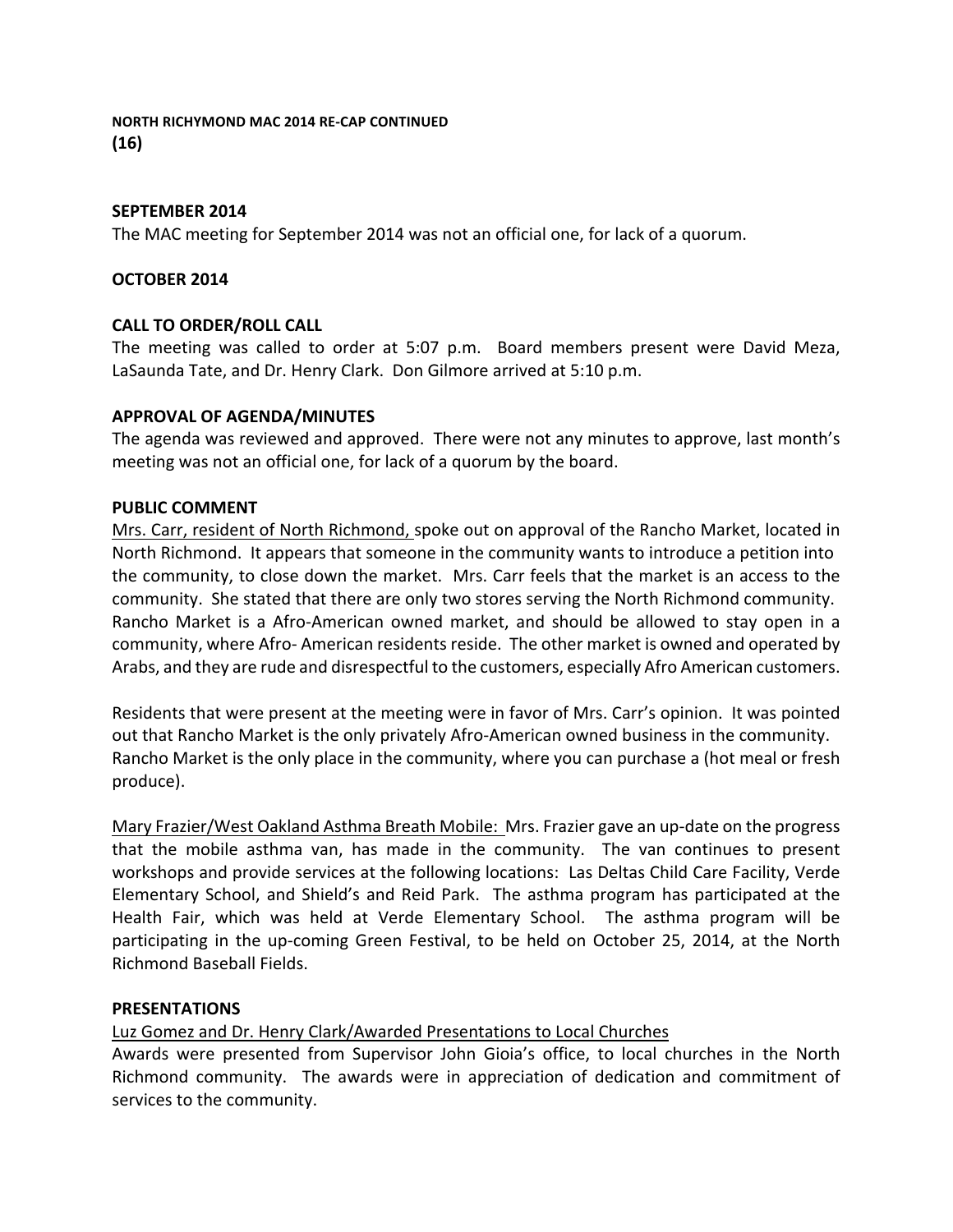#### **NORTH RICHOND MAC 2014 RE-CAP CONTINUED (17)**

West County Wastewater district 20-year plan/E.J. Shalaby: Mr. Shalaby came to the MAC meeting to discuss the 20 year District-Wide Master Plan. The first five years of this plan establishes the 5-year Capital Improvement Program (CIP). The maintenance and replacement of our wastewater system. The system must be properly maintained to prevent sewage spills and treat wastewater, protect public health and the water and wildlife of the San Pablo Bay.

The issues facing the district over the next five  $(5)$  years are:  $60\%$  of pipes are 40 years or Older; 40% are 50 years or older; regulatory changes require adherence to more stringent standards; current sewer rates have not kept pace with the cost of maintaining facilities, infrastructure and equipment; and inefficient use of land, facilities and equipment.

The total cost of projects identified in the 5-year Capital Improvement Program is \$92.2 million. The cost of paying cash for all of the identified projects would require higher increases in the Sewer Use Charge than the proposed rates.

Work on this project will be starting up soon in the North Richmond area. Luz asked for an answer about the First Source Hire Employment Program. Earlier on in the year the MAC board asked Mr. Shalaby about the First Source Hire Employment Program. Questions were asked if this program would be in effect on this project. Luz asked if Mr. Shalaby could report back to the MAC with some answers. She also stated that she would be working on this issue.

Don Gilmore stated that before the Wastewater District go out to bid on the project, they should contact the Workforce Development Board. Don will also be working with Luz on the First Source Hire Employment Program.

Proposed Medical Cannabis collective site in the Hensley Light Industrial District, City of Richmond/James Anthony: Mr. Anthony introduced to the MAC, the Richmond Compassionate Care Collective Project. This project is a medical cannabis collective (dispensary) licensed by the City of Richmond to provide safe access to quality medicine for patients qualified to use it under California law. This includes relief of suffering from cancer treatment, glaucoma, chronic pain, multiple sclerosis, rheumatoid arthritis, insomnia, ADHD, and PTSD, to name just a few of the many aliments that cannabis relieves.

RCC's vision also includes providing other alternative health and wellness offerings such as acupuncture, chiropractic, yoga, reiki, nutritional and herbal advice, and grief and life counseling, at no cost to the patient.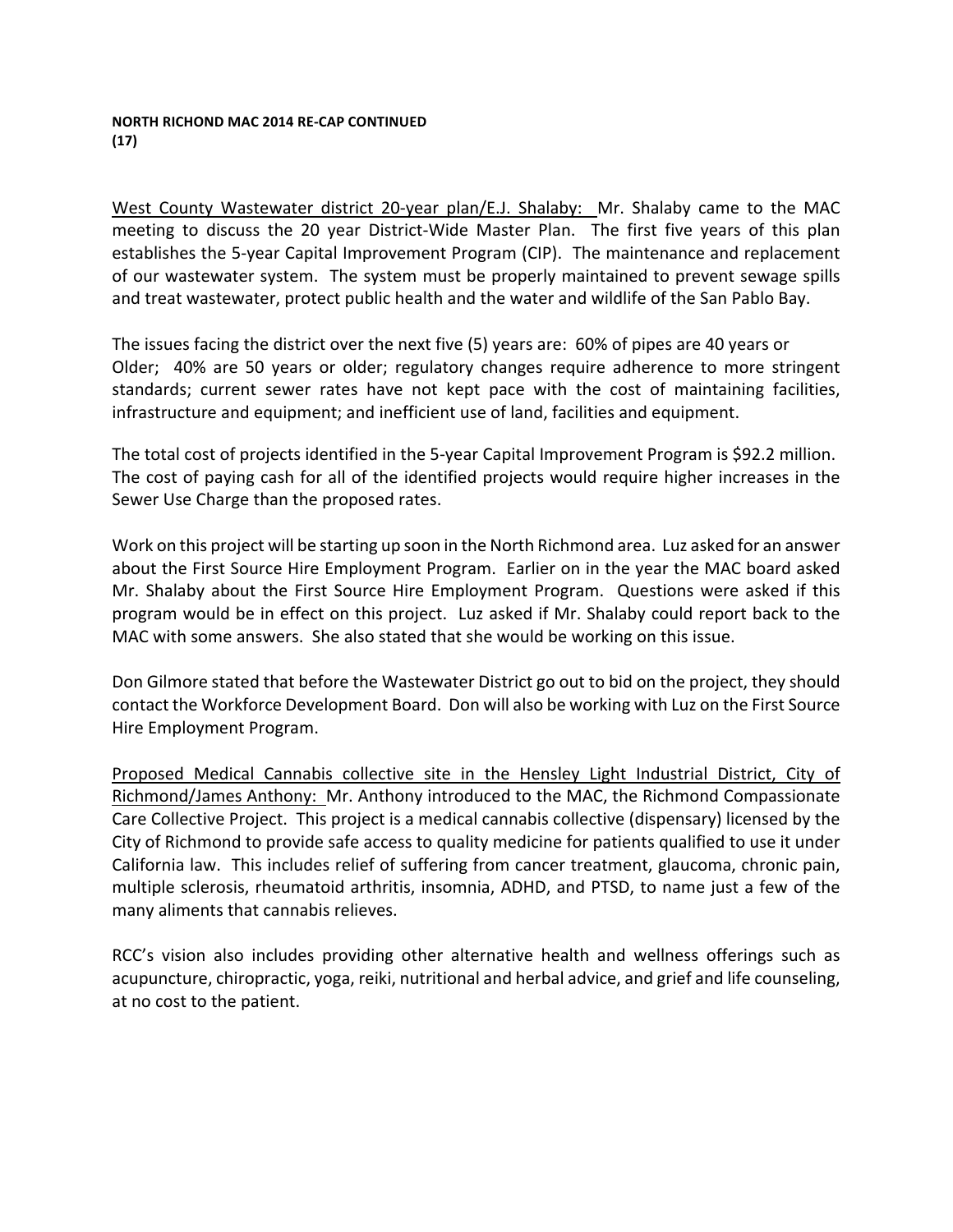#### **NORTH RICHMOND MAC 2014 RE-CAP (18)**

The Richmond Police Department's Regulatory Unit monitors medical cannabis collectives. The unit has discovered that crime can decrease, and has not increased in areas surrounding the collectives due to their ever-vigilant commitment to public safety. The collectives provide surveillance, security guards, and well-lit areas for patients, neighbors and community members.

John Valdez, Executive Director of Richmond Compassionate Care collective is a third generation San Franciscan and medical cannabis advocate. His family has always gave back to the community. They have a construction company where they specialize in rehabbing 1-4 family residential properties. Upon opening this club in the local area, they have plans on putting money back into the community.

The board made no decision on this issue, Mr. Anthony will be invited back to future meeting.

# **ITEMS FDOR DISCUSSION AND/OR ACTION**

DISCUSS and MAKE RECOMMENDATION for use of North Richmond Dedication Funds for development of the North Richmond Farm-Doria Robinson, Julie GaNung (Urban Tilth): Doria Robinson is speaking on behalf of Urban Tilth this evening. She states that they have had success on the thirty year lease at the garden. Tuesday they got agriculture legalized by the County in North Richmond. They no longer need a conditional use permit. Urban Tilth has created an advisory committee board that consist of fifteen (15) members. They suggest that another member of the MAC join the advisory committee.

Other highlights of Doria's presentation were: they would like to create a list of possible employers. They want direct local hire, Urban Tilth has a goal of (805) local hire. A training and apprenticeship especially for North Richmond residents. Would like to find a way to put money back into North Richmond. Everything will be done locally.

In order to complete the planning and design phases of the project, Supervisor John Gioia would like to allocate Park Dedication Funds to the North Richmond Farm Project. Funds would be used for 1) environmental site assessments, 2) civil engineering 3) architectural design and 4) construction project management. This lays the groundwork for developing construction documents and applying for building permits. The parks dedication fund request is \$434,680, (13% of total project budget).

Board member LaSaunda Tate motioned to accept the proposal. It was seconded by Don Gilmore, and approved by the remaining MAC board members.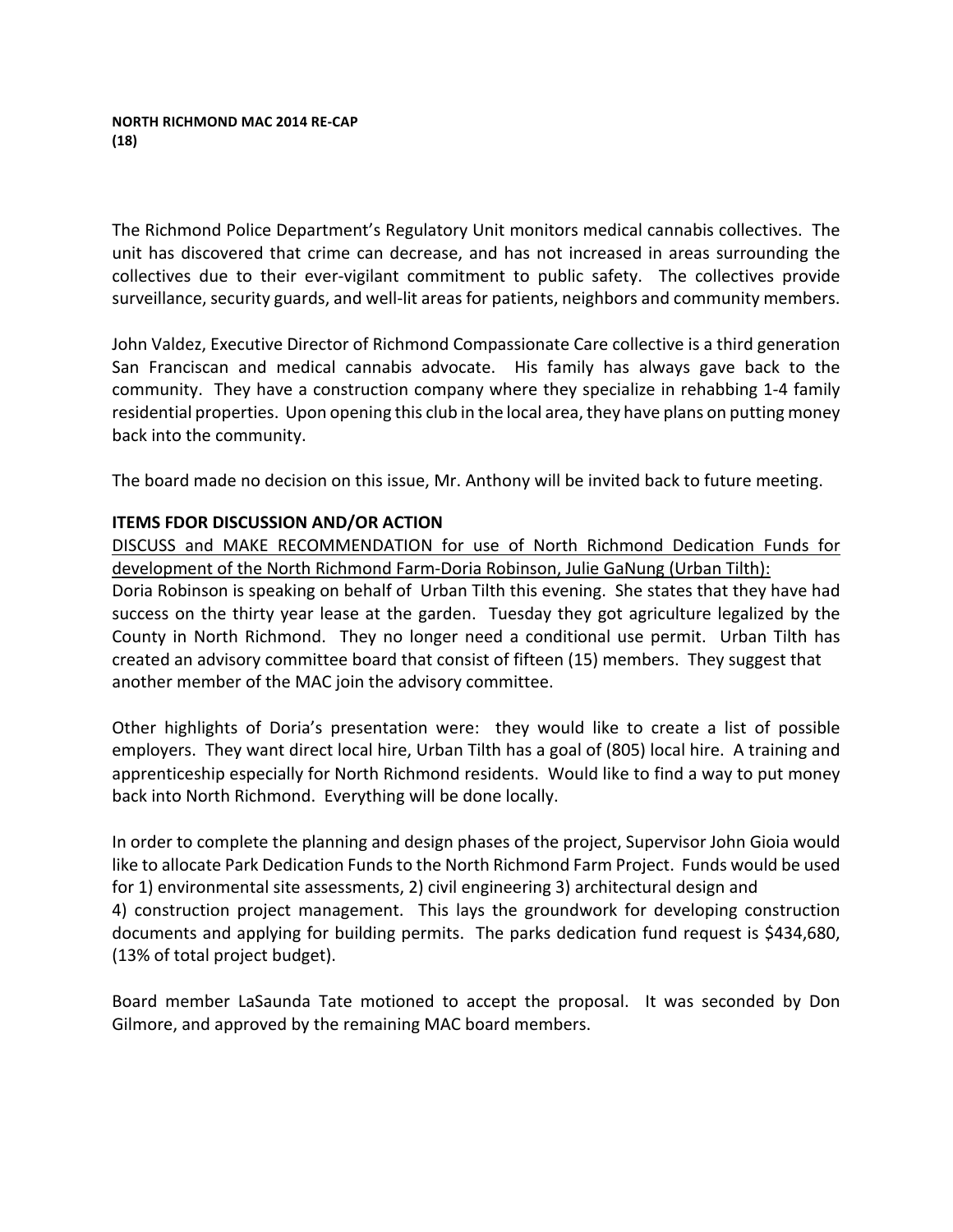#### **NORTH RICHMOND MAC 2014 RE-CAP CONTINUED (19)**

LaSaunda board member would like to create a business letter to send out to the local business making them aware of the MAC. This issue was put into a motion, seconded and approved by MAC board members.

It was also suggested for someone from the MAC to serve on the North Richmond Mitigation Fee Committee as an alternate member to be appointed by the board of supervisors. There was a motion to accept this proposal, it was seconded and approved.

# **OTHER AGENCY/PROGRAM REPORTS CONTINUED**

Luz Gomez, Supervisor John Gioia's Office: Luz announces that the MAC board will have a new member. Aaron Morgan will be the newest member of the North Richmond MAC.

On October 15, 2014 the Bay Area air Quality District, will be holding an importent meeting. The meeting will be pertaining to the Air Tracking Rule. The meeting starts at 9:45 a.m., BAAQD 939 Ellis Street, San Francisco, CA, contact info: 415-776-6000

A Mr. Bill Lindsney came to speak to the MAC board recently. Supervisor John Gioia suggest that the MAC send a letter to the Richmond city Council and invite him back out.

The CCC Board of Supervisors cordially invites you to join them in honoring Congressman George Miller, for his four decades of service in CCC. Tuesday, October 28, at 9 o'clock in the morning in the Board Chambers 651 Pine Street, Martinez, CA

Community Housing Development Corporation/Don Gilmore: Don reports that the Filbert Street Townhouse Development is resubmitting an application for funding. The Heritage Point Project is catching up to the town houses, as far as plans go. All funding should be identified by the end of this year.

CHDC will be preparing income taxes this year.

Foreclosures in the community are still happening. Lending loans are available for potential home buyers/owners through CHDC.

## Community Service Coordinator (Carla Orozco-Mitigation Fee-funded, NHNR):

Carla continues to combat illegal dumping in the community. Carla states that the community has a high rate of trash, abandoned vehicles, and lose dogs, because of the closeness to the local landfill, and because of home foreclosures.

The trash mitigation meets once a month, at the Senior Citizen Building, in North Richmond.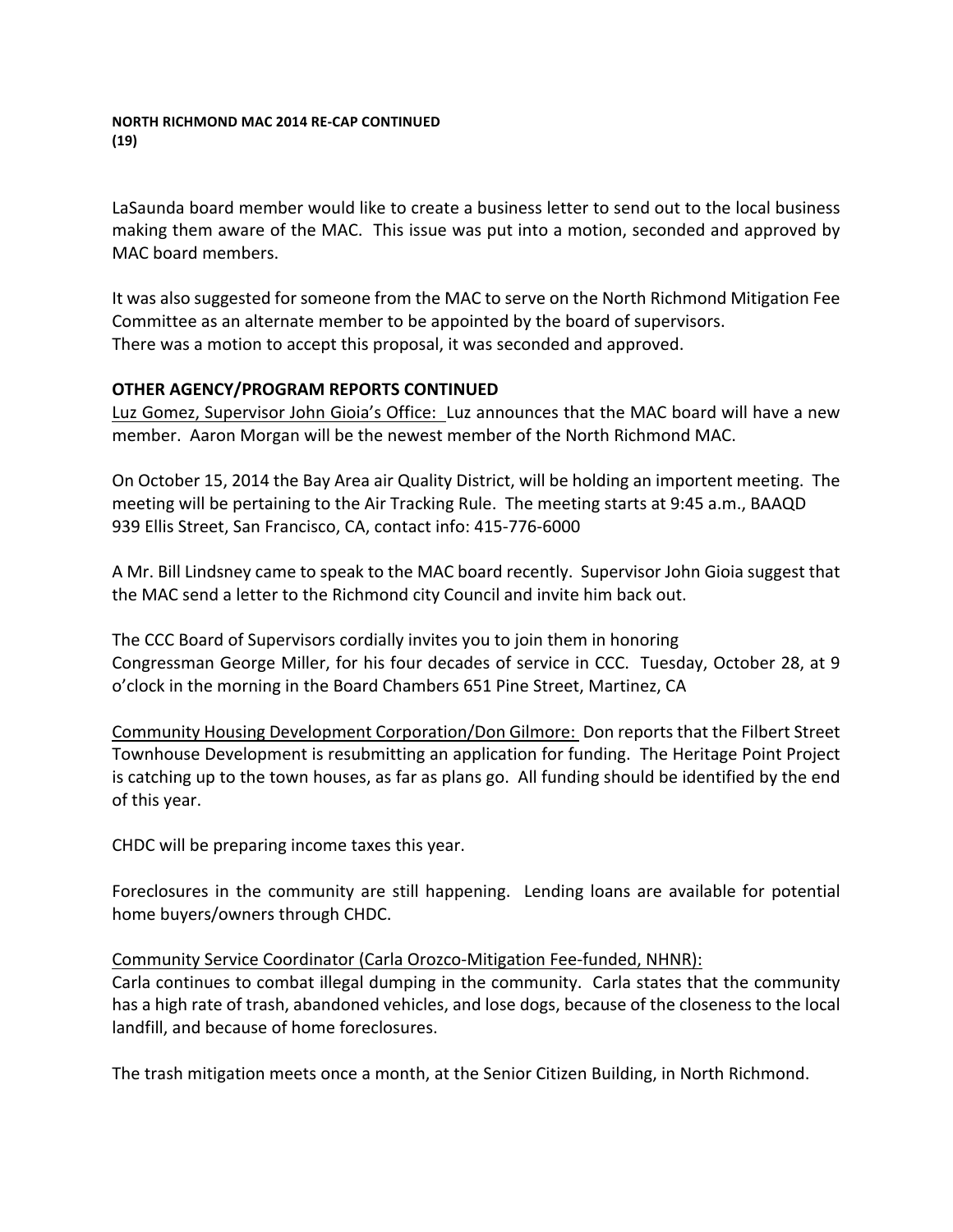Carla announces the 5th Annual North Richmond Green Festival. The date of the festival is on Saturday, October 25, 2014. Location: North Richmond Ball Field Park, Fred Jackson Way & Pittsburg Avenue, Richmond CA. there will be a planting of flowers and vegetables, at the Senior Citizen Center 515 Silver Street, Richmond, CA.

Urban Tilth-Farm Update (Tania Pulido): Tania reports that the environmental annalist will be completed soon. The community will start participating at the garden. Hopefully in 2016, they plan to break ground and start building some components. Tania has trained some North Richmond residents to be apprentices at the garden. They will hire two more apprentices in January 2015.

Mr. Lucky/Owner of the Rancho Market: Mr. Lucky came to the MAC meeting to speak up on behalf of his local store, located in North Richmond. Mr. Lucky say's that he has been at that store for nine years. When he first came here there was a lot of crime. Since then the crime outside the store has declined. He has surveillance cameras installed. The local sheriff's department has access to the camera's film. They can come in and view or access the footage. whenever necessary. He said that a lot of crimes in the area have been solved due to those cameras. He also said that he do not sell alcohol. He came to this community to serve lowincome people. He has helped young people in the community acquire jobs, he has been called by potential employers for reference. He said that he has no control of what goes on in the streets, outside of the store.

# **CORRESPONDENCE/ANNOUNCEMENTS**

The Growing Wiser Class, invites you to their Annual Salad Bar, which includes a fashion show, live entertainment and a raffle. Saturday October 11, 2014, 11:00 a.m. to 2:00 p.m., Neighborhood House Senior Center 515 Silver Street, Richmond, CA 94801. The admission fee is \$8.00. for more information call Ms. Corrine Sain: 510-323-3511.

Meeting adjourned at 7:52. p.m.

## **NOVEMBER 2014**

## **CALL TO ORDER/ROLL CALL**

The meeting was called to order at  $5:10$  p.m., board members present were : Don Gilmore, Dr. Henry Clark, Aaron Morgan, LaSaunda Tate, and David Meza.

## **APPROVAL OF AGENDA/MINUTES**

The agenda and minutes were reviewed and approved by all board members in attendance.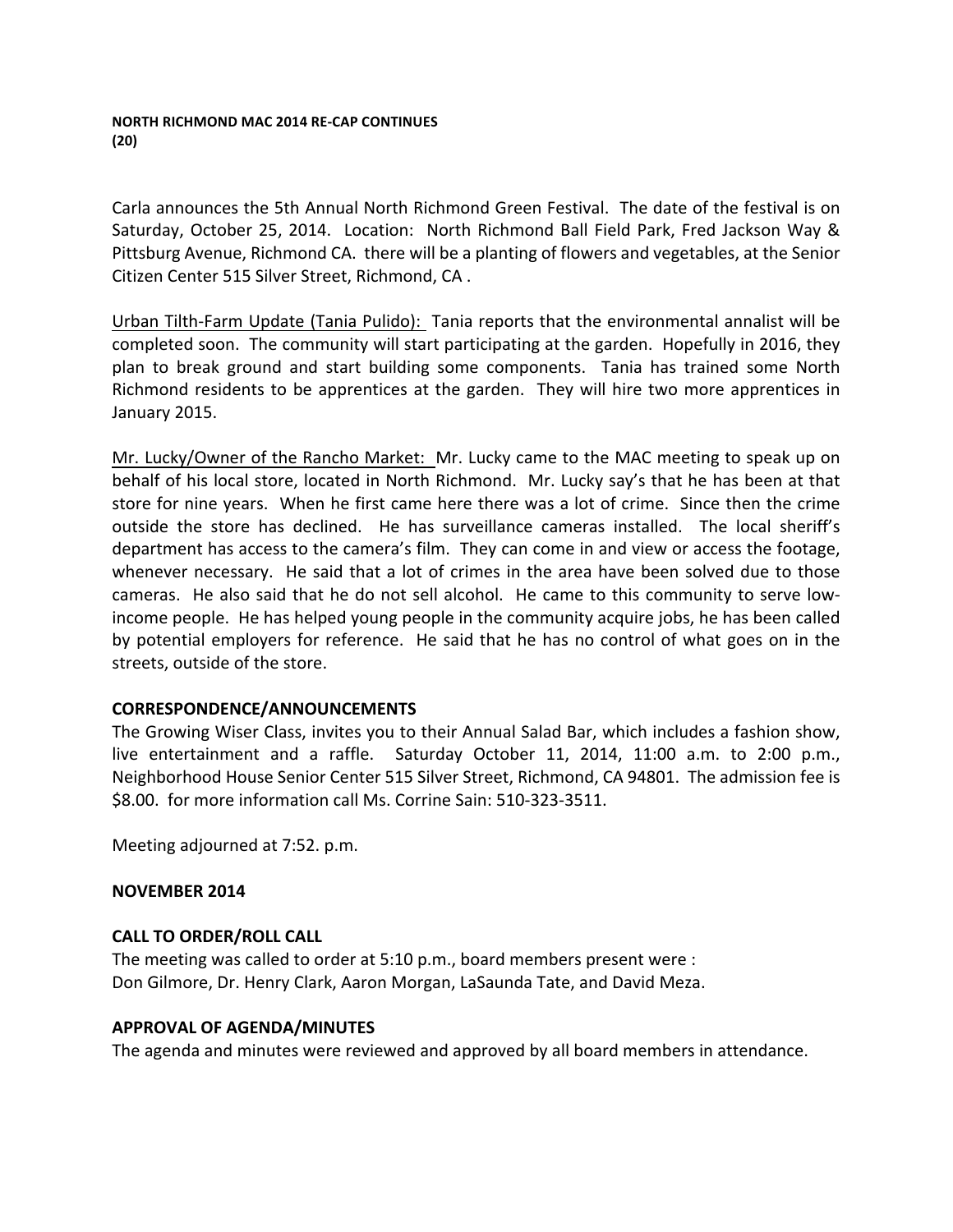#### **PRESENTATIONS**

Luz Gomez/Supervisor John Gioia's Office: Luz made a presentation of a certificate of appreciation, to the Evans family, on behalf of Rodney Frazier. Unfortunately Rodney Frazier was the young man that felled victim to a homicide. Rodney was a well outspoken teenager in the North Richmond community, and Richmond High School.

#### **PUBLIC COMMENT**

Mary Frazier/Project Director Breath mobile: Mary announces that the Asthma Project has won an award for Community Sustainability. The asthma mobile continues to see and assist asthma clients in the community. The mobile van will be located at Verde School, and at the Las Deltas Housing Projects on designated days. The program is designated and designed for children of school age.

#### **PRESENTATIONS**

Ernie Sirotek, U.S. Department of Transportation/Federal Railroad Administration/Hazardous Materials Specialist/Crude by Rail: A presentation was made about operating practices, track and signal operations and operation life saver.

In 2012 crude oil shipments increased by (166%), since 2005. There has been an oil shipping growth by rail, compared to shipping by boat. The oil that is being shipped into the area from the Bakken area in North Dakota, is more hazardous and has a consistency like diesel fuel.

The reason why rail is a more viable mode of transportation is because of the fact that there are not many pipelines coming to the West Coast for the N. Dakota area. The oil is being stored in storage tanks and is loaded onto rail. Most of the oil is not classified properly when packaged. Some crude oil omits hydrogen sulfide vapors. There is a hazmat table, in which oil is classified. For instance (a flash point) is when oil reaches a certain temperature at igniting point.

Steps are being taken to improve upon the rail cars that the oil is being transported in. There are serious concerns about the rail cars that comes through the Richmond, CA area. Some concerns are train derailment, securements of the crude oil, the handling of the product, and emergency response. Other concerns are the handling of the rail cars, the proper classification of the material being shipped, and the selection of proper packaging.

If a rail car carrying crude oil catches on fire, the container melts and opens up, causing liquid vapors to pour out into the local area. If a tank car is on fire with LPG Gas, you must evacuate the area for a one mile radius.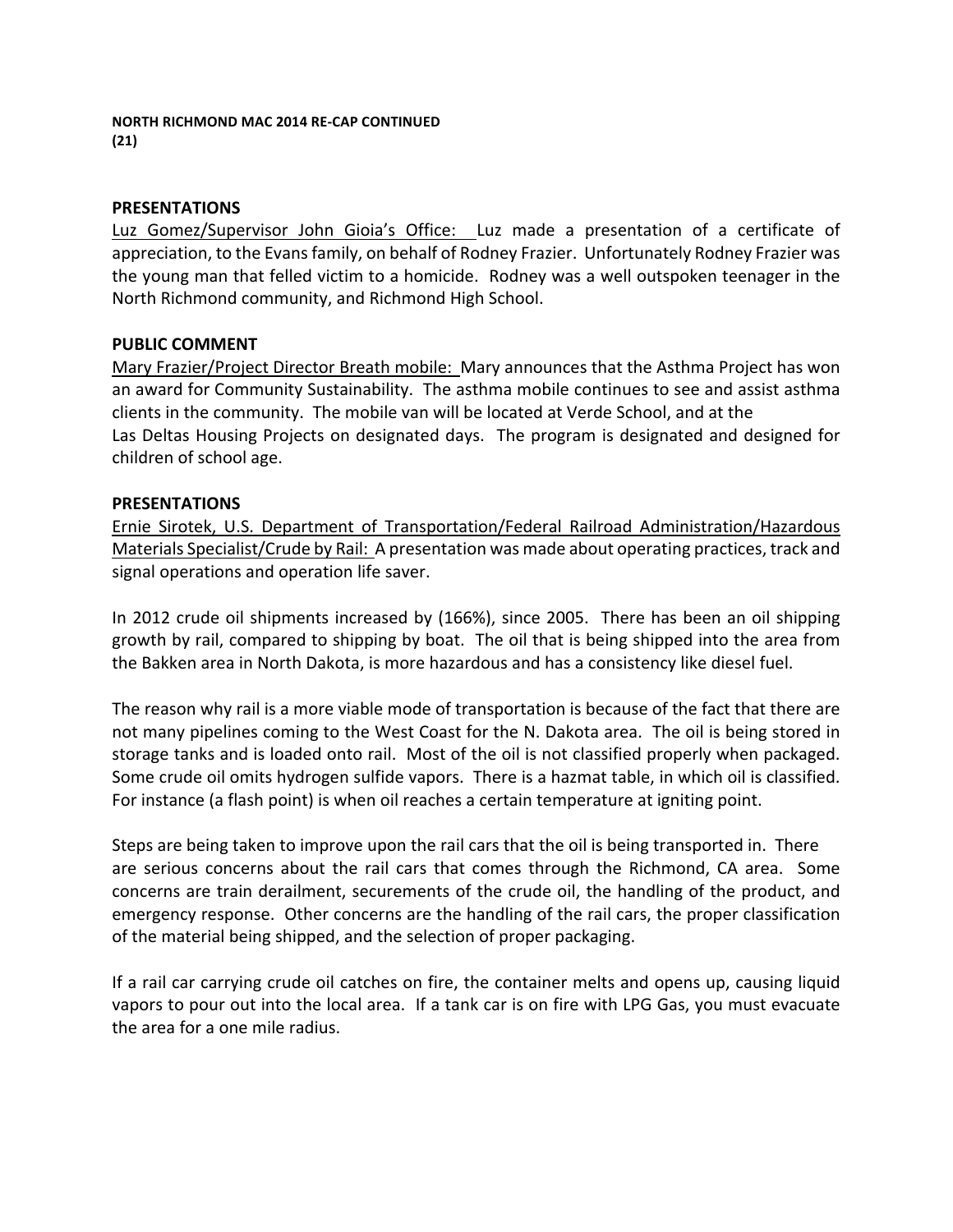#### **NORTH RICHMOND MAC 2014 RE-CAP CONTINUED (22)**

Recommendations for improvement and safety are being made to the Federal Railroad Association. These recommendations can be found in the Railroad Initiative of February 21, 2014. On 2/25/14 an Amended and Restated Emergency Order Restriction/Prohibition Order was drafted.

Two trains consisting of (100) cars, carrying crude oil, comes into North Richmond every month. The train's destination is the Burlington Northern Terminal, formally known as the Richmond Santa Fe Train Station. Burlington Northern-Santa Fe is the carrier, from the Bakkins facility to the Richmond terminal. In the future more oil is expected to be transported by pipelines.

A motion was put forth, that Supervisor John Gioia address a letter to the BAAQD concerning this matter. The motions were seconded and agreed upon.

Bishop Santiago/Belinda Thomas/REACH Fellowship-North Richmond Health Status:

The organization has been established in North Richmond for five years. They originally came into the community to work with Bobby Owens, and the needle exchange. Presently there is no education on aids being provided in North Richmond. There is a feeling of HIV education abandonment in the community. The CCC County states that there is not enough funding for such projects.

Since 2012 roughly (1,800) discarded used needles have been picked up in North Richmond. REACH Fellowship states that two out of five people in North Richmond are HIV positive.

High blood pressure is up in North Richmond. The community residents would like t to have the N. R. Center for Health, to have more extended hours during the week, and be open on weekends.

Alcoholism is high in North Richmond. REACH Fellowship would like to see health care improvements in the community. REACH Fellowship will start serving free meals in the community, at night time, in order to ensure healthy eating and nutritious foods in the community.

Dr. Clark asked Belinda about the Ebola outbreak. She stated that it is not a big deal here. She also suggested that we start using a higher health standard. She did state that there is a high rate of hepatitis in the area.

# **ITEMS FOR DISCUSSION AND /OR ACTION**

DISCUSS and APPOINT a Sup-committee of the NRMAC to review and make recommendations to the MAC about a proposed development at former NOVE property-Luz Gomez and MAC: Luz announces that interested and concerned parties are in the process of remarketing the property. We must weigh-in on how the property should be developed.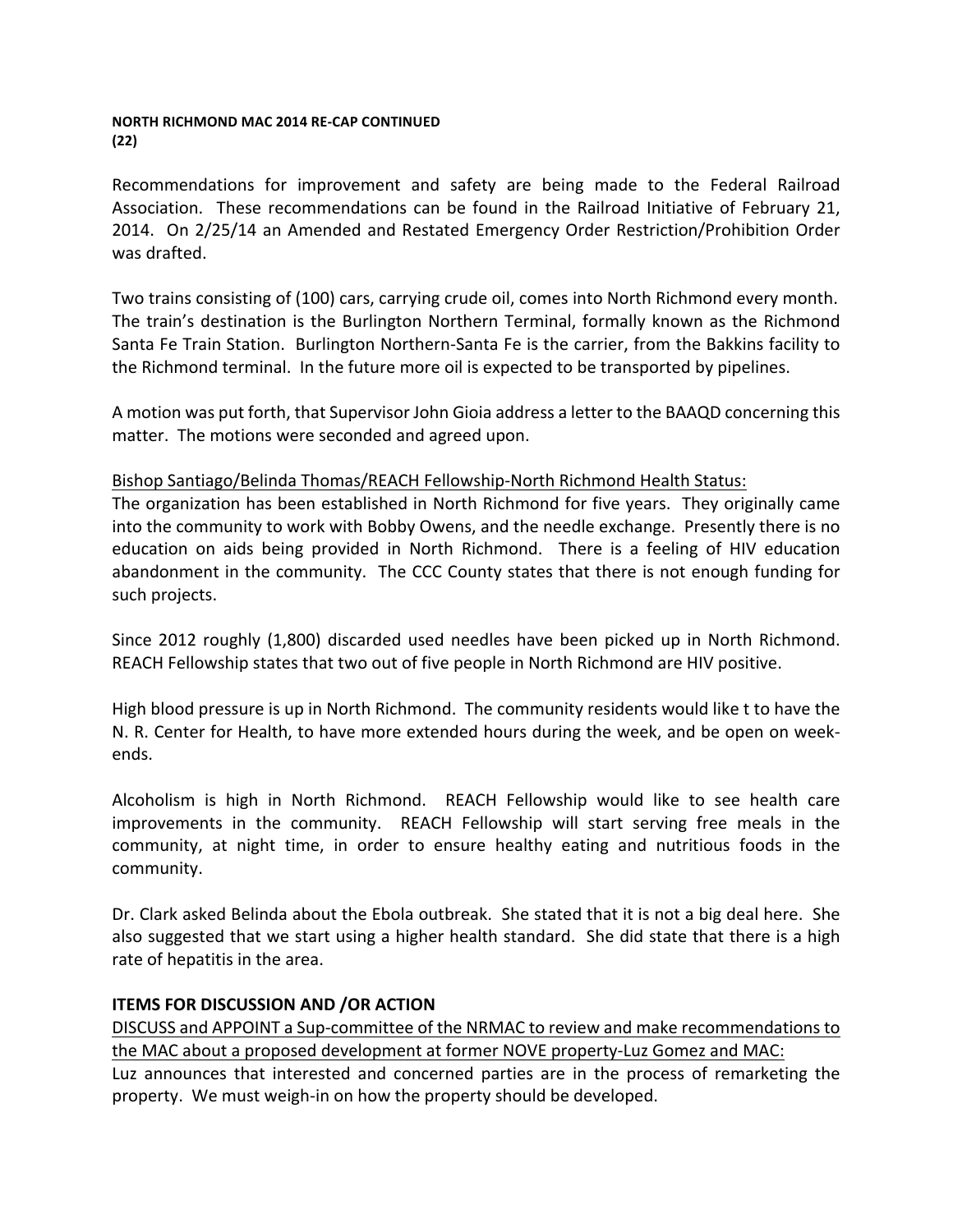Board members LaShanda, Dr. Henry Clark and Aaron would like to be on the committee. Luz will set up a meeting with the planners.

DISCUSS and APPOINT a Subcommittee of the NRMAC to draft an annual plan for the MAC 2015 to be reviewed and approved at the December meeting-Luz Gomez and MAC: It was decided upon that Mac board members, Aaron and LaShanda will be on this committee.

## **COMITTREE REPORTS**

Future of Las Deltas Committee/Don Gilmore: Don reports that Las Deltas has committed to Project Based Section 8 Rehab. The project is still up in the air. Request for qualifications will be issued for developers to make proposals.

## **OTHER AGENCYT/PROGRAM REPORTS**

Luz Gomez, Supervisor John Gioia's Office: Luz and the board members would like to welcome Aaron Morgan as an official MAC board member.

The Urban Act Farm moves forward. The property has been cleared of brush and degree.

There was a meeting at the BAAQD on refinery capping emissions. It was a unanimous vote and a huge victory.

Goodbyes were said to Congressman George Miller in Martinez.

There will be an up-coming discussion on possible funding for Filbert Town Homes and the Heritage Point Projects.

LsShanda Tate/MAC board member: Puts forth a motion to have a walk around the neighborhood. To be discussed at a later date.

Dr. Henry Clark/board member: States that since the elections are over, it would be feasible to invite the newly elected officials to the Mac meetings. Luz said that she would take this request back to Supervisor John Gioia, and see if we could make this happen.

Janie Holland/CHDC: announces the Willie Spears/North Richmond Clean-up Day. This event is scheduled for December 6, 2014. Carla Orozco is the contact person.

Janie announces that Farmers market is still going on. They had a special today. Shoppers were offered a  $@2.00$  coupon toward purchase of fruits and vegetables, for taking a short survey.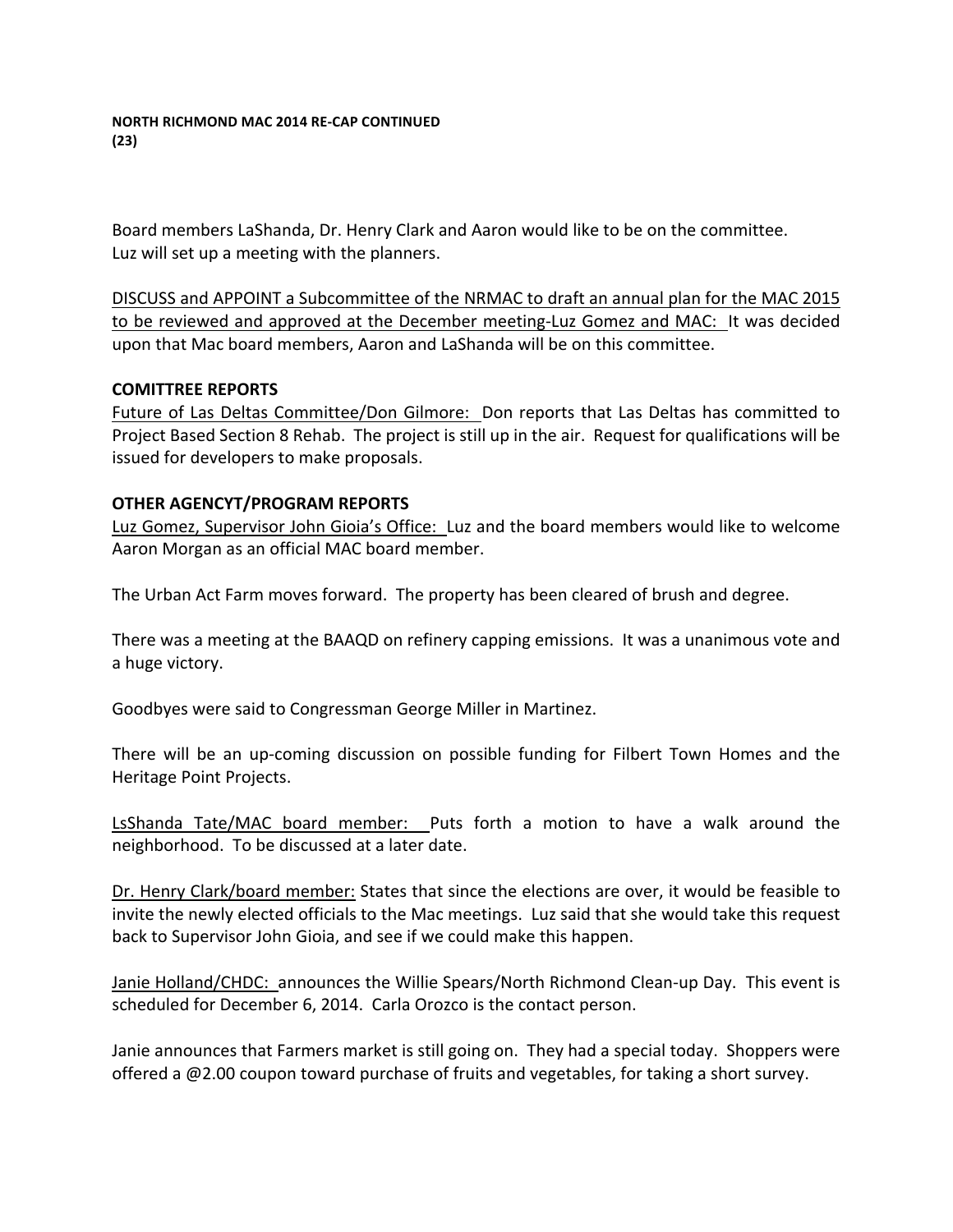#### **NORTH RICHMOND MAC 2014 RE-CAP CONTINUED (24)**

The North Richmond site has doubled in sales, compared to what the Rubicon site is taking in. The market meets every Wednesday, in the Mc Glothen Temple Church parking lot, from 12:00 p.m. to 1:00 p.m.

# Carla Orozco/Community Services Coordinator-Mitigation Fee-funded, NHNR:

Carla is working with the County on the Wellness and Prevention Program. On December 4, 2014, there will be a litter pick up in targeted locations in North Richmond. This is an extension project of the illegal dumping program. Their goals are to include the safety of the children that walk to Verde School.

Carla is working on organizing the North Richmond Green Basketball Program.

Luz commented that the small trash does need to be picked up, and that she is delighted to see this effort. The Watershed Project picks up small litter also. Carla invites the community to join in on this clean-up effort.

Mary Frazier of the Asthma Breath Mobile, suggested that the clean-up project be in honor of the recently deceased teenager Rodney Frazier.

Don Gilmore/CHDC: States that the MAC would like to meet again, with the representatives from the proposed cannabis club.

Luz suggest that each board member individually state how they feel about the proposed business, locating into this area, or weigh in now about how they feel, or perhaps put the issue on an up-coming agenda as an action item.

The representative from the cannabis club is here at the MAC meeting, he was told that this item will be put back on the agenda at a later date.

The meeting was adjourned at 7:20 p.m.

## **DECEMBER 2014**

## **CALL TO ORDER/ROLL CALL**

The meeting was called to order a t 5:18 p.m., board members present were David Meza, Don Gilmore, Dr. Henry Clark, Aaron Morgan, Beverly Scott and LaSaunda Tate.

## **APPROVAL OF AGENDA/MINUTES**

The agenda and minutes were reviewed and approved by all board members present.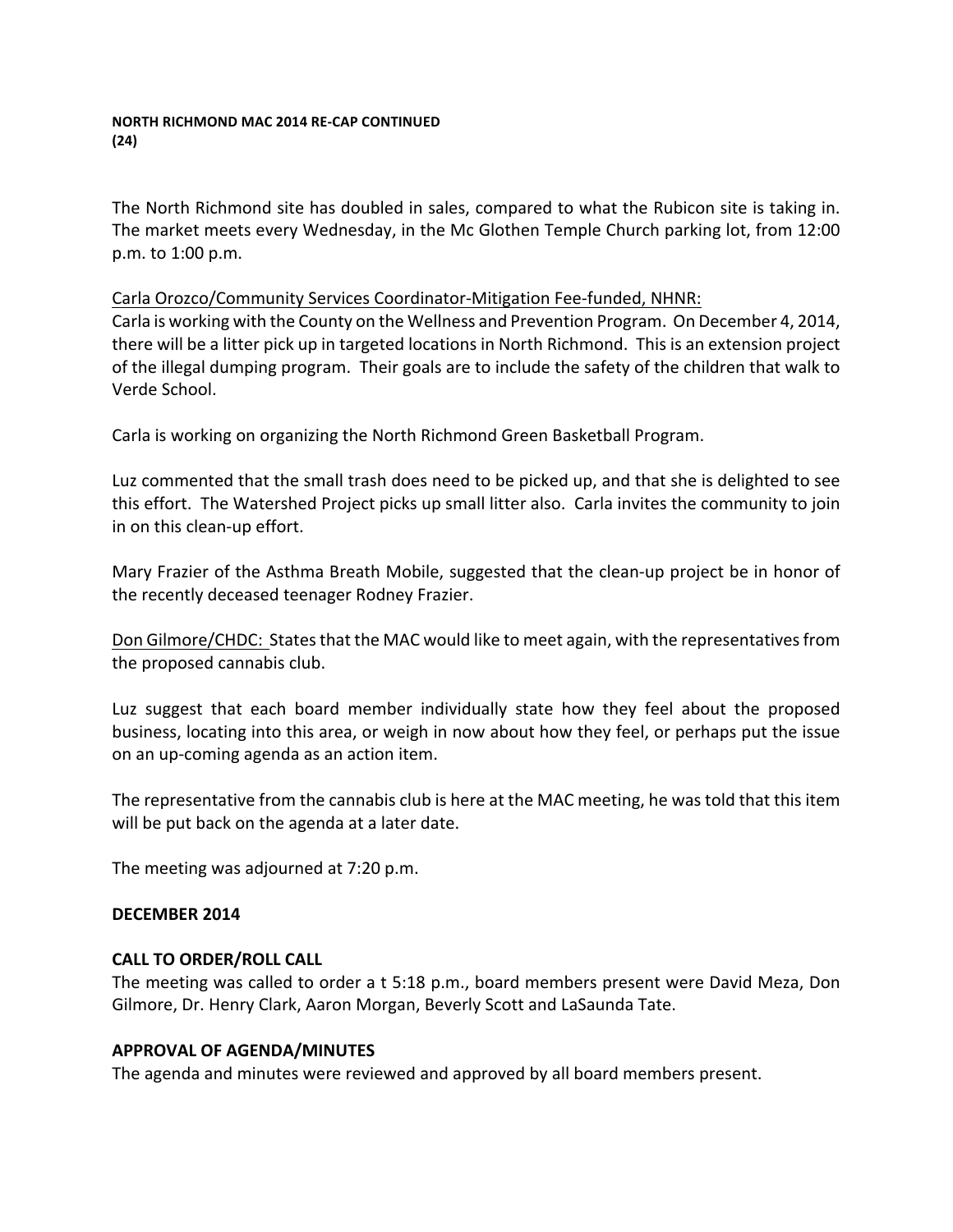**NORTH RICHMOND MAC 2104 RE-CAP CONTINUED (25)**

#### **PUBLIC COMMENT**

Mary Frazier, RN,MSN,AE-C/Project Director Breath mobile: Mary announces that thanks to a Grant from the Chevron Oil Refinery, Richmond CA, the breatmobile is able to provide services in North Richmond. Mary announces that that they have hired Cynthia Jordan as a new intern to work on the asthma van, at the Verde School and the Las Deltas site.

Andrea Baily/Chevron Oil Refinery: Andrea presented an award of appreciation to Dr. Henry Clark, for his dedication and commitment toward the North Richmond community. Along with the award a picture of Andrew Young, and Dr. Clark attending a fundraiser dinner was presented.

Pam Bilbo-Saucer/Men & Women of Valor: Pam announces that Men and Women of Valor, have joined in partnership with the Goodwill Industries, in a training and hiring project. So far (65) people have been hired into employment. Some of the selected people will be starting work on Monday. Such jobs as food service workers, care providers, custodians, and retail management positions are being made available through this program.

Pan announces that in the future the Men & women of Valor, will be participating in the LEAP Program. Men and Women of Valor will also be working with the Department of Rehabilitation and the DECAF Programs. Pam says that through hard work and effort, great things are happening through out the programs.

Eleanor Thompson: Eleanor made the MAC aware of a resolution that will be presented to Doctors Hospital in San Pablo. The resolution explains how much needed medical services are essential to the North Richmond community.

Bishop Santiageo/Belinda Thomas/REACH Fellowship: REACH Fellowship cordially invites the public to a ribbon cutting ceremony in honor of the Naomi House. This house is a genderresponsive home for re-entry women and their children. The ceremony is to be held on December 17, 2014, from 1:30 p.m.-2:30 p.m., the location is at 1724 Fred Jackson Way, Richmond, CA 94801.

Dr. Otis Rounds/Physician at Doctors Medical Hospital, San Pablo, CA: Dr. Rounds came to the MAC seeking support and endorsement of the resolution that Eleanor Thompson presented to the MAC tonight. Retaining our full Service Hospital/Through Shared Community Commitment. Unfortunately since this item is not on the MAC agenda it cannot be discussed at present. Luz suggested that he go through the proper procedures, of getting on the agenda. This item will be put on the MAC agenda at a future date.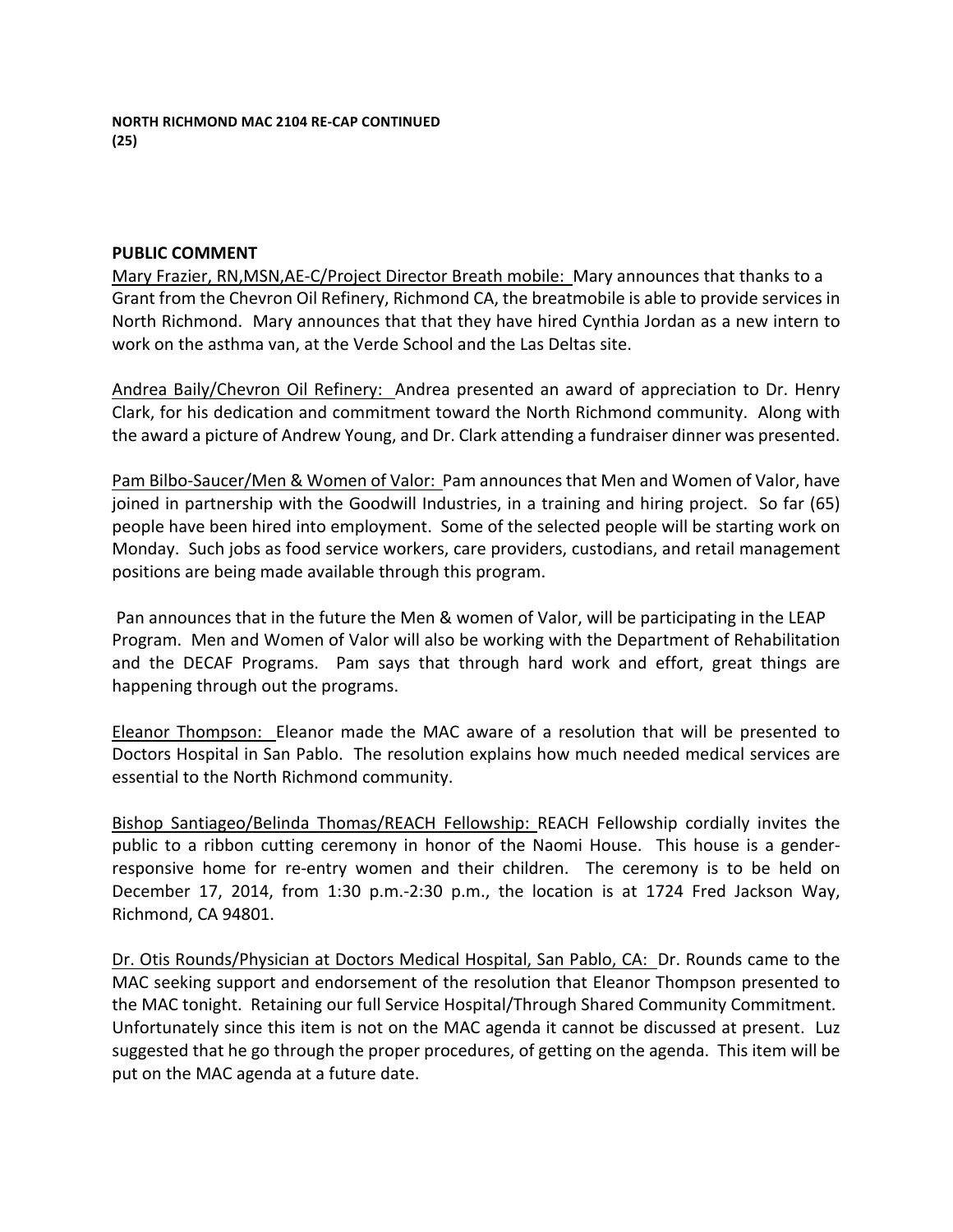Elsa Monroe/Nurse at Doctors Medical Hospital, San Pablo, CA: Ms. Monroe came to the MAC also seeking support for Doctors Hospital. She was the given the same instructions as for Dr. Rounds. The MAC looks forward to hearing her concerns at a future date.

# **OTHER AGENCY REPORTS**

Luz Gomez, Supervisor John Gioia's Office: Luz announces that the Interagency Refinery Task Force will host a Northern California Safety forum. This is the first of a series of forums to provide information and promote dialogue on worker and community safety. The two hour forum offers an opportunity for the public to obtain facts and insight, ask questions, and discuss how refinery operations impact the community.

Translators will be available to translate in Spanish and Lao. The date of the forum is Thursday, December 11, 2014, 6-8 p.m., Richmond city Council Chambers, 440 Civic Center Plaza, Richmond, CA 94804. For more information call (916) 327-9558.

The Verde School Hoodie, Toy Drive, is really going well this year. Volunteers are welcome to come out Friday, December 19, 2014, from 8:00 a.m. to 12:00 p.m. Luz has been wrapping toys in her office, volunteers are welcome to come out and join in on wrapping of the toys.

The MAC members and the Board of supervisor's terms come to an end at the same time. Fortunately the MAC members has agreed to continue to stay on the board for another term.

Don Gilmore/Community Housing Development Corporation: Don states that he is excited about the partnership with REACH Fellowship on the re-entry house. The Filbert Townhouse Project was not successful with the tax credits programs. Heritage Point is experiencing similar situations as the Filbert Street Project.

Janie Holland/Community Housing Development Corporation: Janie presented about the Willie Spears Trash Pick-up. The trash collection occurred this past Saturday. The statistics were as follows: there were four drivers from Richmond Sanitary, there were two dumpsters stationed at the Shields and Reid Park. The recycle truck for metals was filled up twice. SIMS metal was on site collecting metal. Twenty four loads of trash out of North Richmond were taken to the landfill. On a whole (62.10) tons of trash was taken out of North Richmond. People from the community came out in great force, to help with the trash pick-up/clean-up.

The Fresh Cargo Farmers market came out into the community today. Sales were low due to bad weather.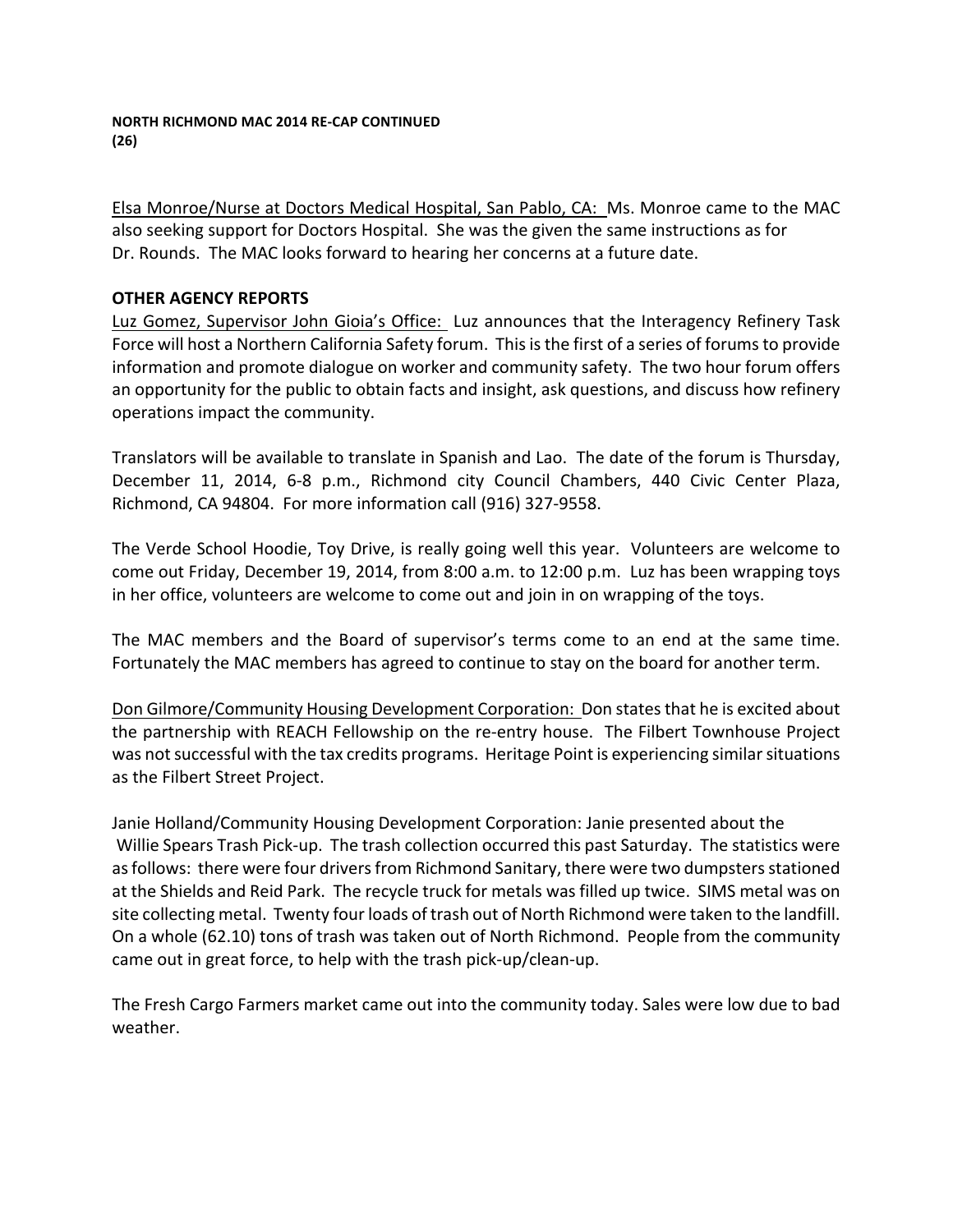#### **NORTH RICHMOND MAC 2014 RE-CAP CONTINUED (27)**

Carla Orozco-Mitigation Fee-funded, NHNR: Carl announces if anyone have problems about illegal dumping please call her at 510-776-7568 or at carlaorozaco@live.com. Carla wants to thank Carlos Meza for volunteering on clean-up day. It appears that Carlos was one of the first participants to arrive on site on that day.

After the clean-up, garbage was being disposed of onto the streets of North Richmond. Carla said that she would bring this issue to the CCC Sheriff's Officer's attention, code enforcement would also be notified. The City of Richmond Abatement Team, assured Janie that they would be out on the streets, to pick up the overflow of trash. After every trash pick-up day, people continue to bring their trash to North Richmond.

Carla states that a Community Trash Pick-up day near and at the Verde School was held. Parents from Verde participated in the litter pick-up project. The entire day was a great success.

Participants are being recruited for the basketball program. Interested persons may go to Project Pride for applications. The age group is from  $(6-14)$ . This is a part of the Richmond Junior MBA Basketball Programs.

Tania Pulido/Urban Tilth: Tania reports that the lease has been signed for the three acre parcel of land for the garden. Two residents have been hired from the North Richmond area to work at the garden. A coordinator has been hired for the garden. The land has been cleaned and cleared of debris. A cultural and environmental study is in process of being conducted. The project has intentions of breaking ground by 2016.

## **ITEMS FOR DISCUSSION AND /OR ACTION**

HEAR COMMITTEE REPORT and MAKE RECOMMENDATION regarding proposed development at former NOVE property. Luz reports that the bank owns the property. The property is being proposed to be approved as a commercial warehouse land use. The MAC sub-committee met and recommended conditions of approval.

The land use of this property is currently zoned as residential. At one point in time houses were proposed to be built on the site. The sub-committee is not sure as to what the property should be zoned for. It may be better to switch the property to light industrial. Further investigation needs to be conducted.

The following conditions pertaining to the property needs to be considered. Local hiring conditions, use permitted, taking into consideration the plans of the East Bay Regional Park District.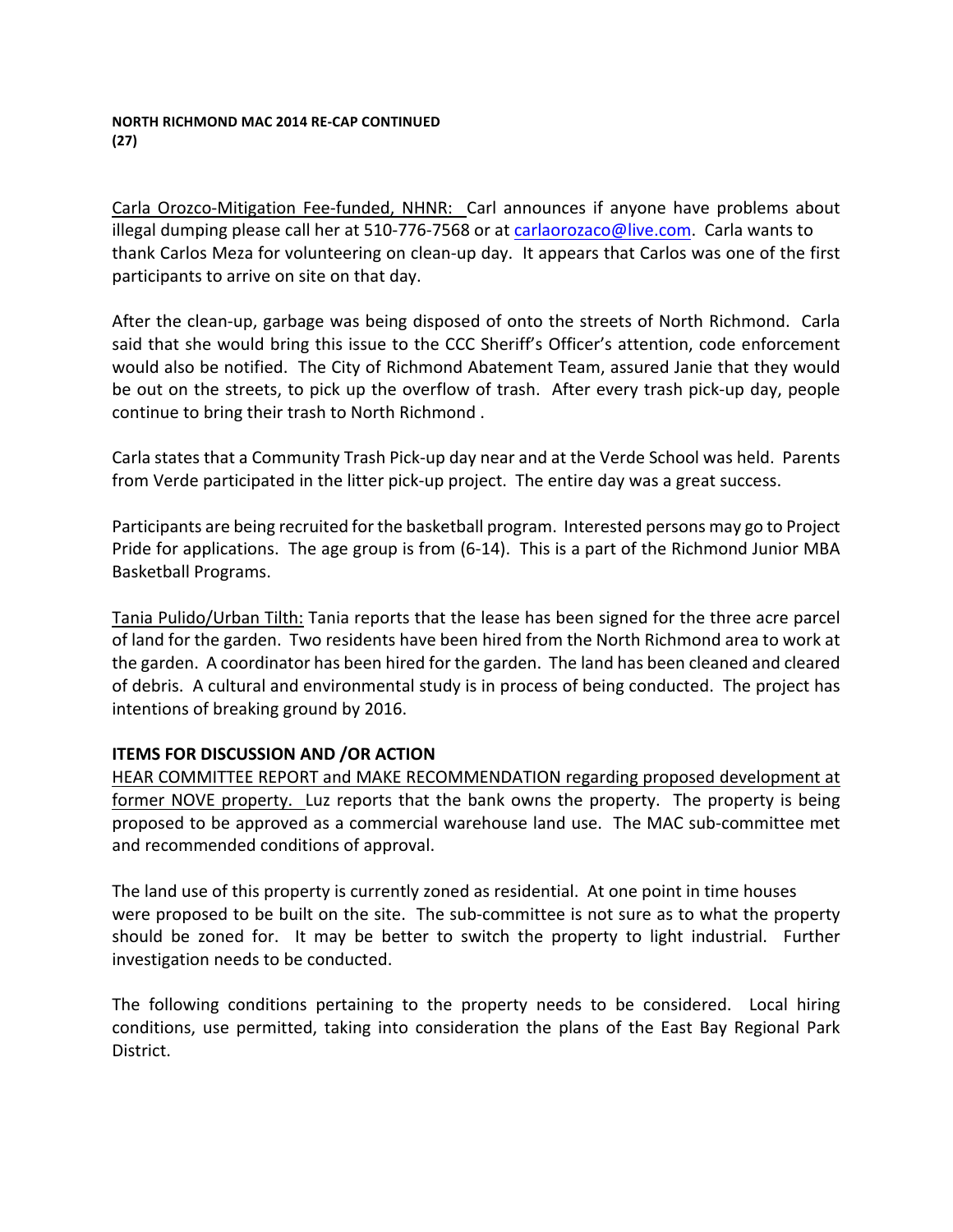#### **NORTH RICHMOND MAC 2014 RE-CAP CONTINUED (28)**

Luz stated that she heard from the planner and basically a unique request to go ahead and approve the zoning was presented. A land use and building permit will be approved at the same time. So who ever builds on the site will already be approved for development.

The county will incorporate a letter and it will go to the board of supervisors.

Luz states that a market analysis should be conducted. Luz says that all of this should be put into a comment/response letter. Which would also be good for planning to look at.

Board member LaShanda put a motion forth to do a further analyze as to exactly what could be done with the property. The motion was second and passed.

Board Chairman Don states that we are not ready to go forward until we see what can be done with the land.

HEAR COMMIO9TTE REPORT and MAKE RECOMMENDATION regarding a proposed Land Use Permit for the purposes of permanently establishing a soil recycling and distribution facility at 115 Brookside Drive/Ghilotti: Mr. Ghilotti comes before the MAC requesting recommendation for a land use permit. The property located at 115 Brookside Drive, is owned by the Ghilotti family and they are in the soil and concrete recycling and distribution business. This property is located across the street from the proposed Urban Tilth Farm.

Luz stated that on such a project we could want local hire to be effective. The dust from the operation should be kept at a minimum. The land should be used for only what it will be permitted for. There should be a noise limit imposed upon the site.

Urban Tilth/Tania Pulido says that there has not been enough quality time spent at the garden to notice any noise or distractions coming from the 115 Brookside Drive site.

Mr. Ghilotti went on to explain the operations and functions of his distribution facility. They take broken concrete and recycle it into useable materials. They take discarded soil and dirt and sift it and turn it into re-useable material. They do not propose to do anything different than what they have presently been doing at the site.

Ghilotti stated that they are working toward giving back to the community.

MAC will send a letter to the County Planners to make sure that this operation does not distract the operations of the Urban Tilt Farm. The corner where the operation is located should be beautified. The height of the pile of material on the property should be limited. The noise form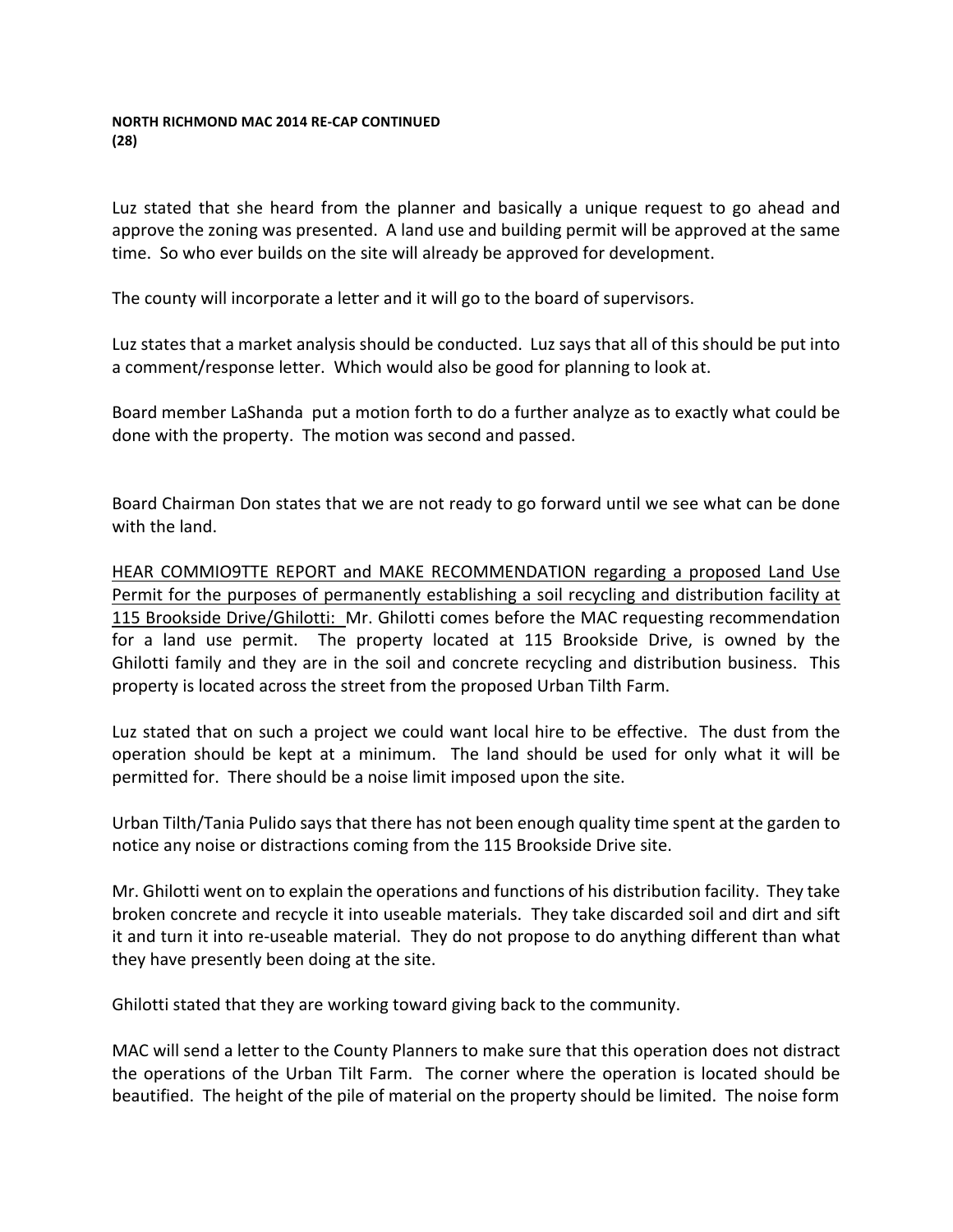the operation should be modified and limited, and not cause disturbance. North Richmond should be able to utilize some of the material and products that are produced by this company's soil recycling operations.

This item was motioned by board member David, and second by board member Dr. Clark. The presentation by Mr. Ghilotti was tabled for now, and will be presented in the future.

HEAR and MAKE RFECOMMENDATIONS to the Contra Costa County Board of Supervisors to APPROVE the proposed annual plan for the North Richmond MAC for 2015: LaSaunda moved to approve the 2015 plan, the issue was motioned, second, and approved.

CONSIDER and MAKE RECOMMENDATION regarding whether Contra Costa County and the City of Richmond should explore advantages and disadvantages of a possible annexation of Unincorporated North Richmond into the City of Richmond: Upon hearing this request Dr. Henry Clark, spoke out in opposition. He said that the residents and concerned individuals in the community, have worked far too hard to establish the North Richmond community. He feels that it would be a shame to turn North Richmond over to the City of Richmond or anyone else for that matter. 

The board decided to explore other options, as to what can North Richmond become. Lashanda made a motion to explore the advantages and disadvantages of: possible annexation of Unincorporated North Richmond into the City of Richmond/San Pablo, possible township of Unincorporated North Richmond, or Unincorporated North Richmond becoming its own city.

The motion was seconded and approved.

## **PRESENTATIONS**

Crude by Rail, Andres Soto, Communities for a Better Environment: Mr. Soto presents stating that last month when the Federal Railroad representative attended the MAC meeting, the resolution was adopted. He also stated that supervisor John Gioia was putting on the heat, pertaining to crude by rail.

Mr. Soto states that last week a train carrying crude oil, derailed in Richmond. The Federal Government had to come out, and investigate the accident.

Luz will design a letter to the BAAQD pertaining to the Crude by Rail Issue.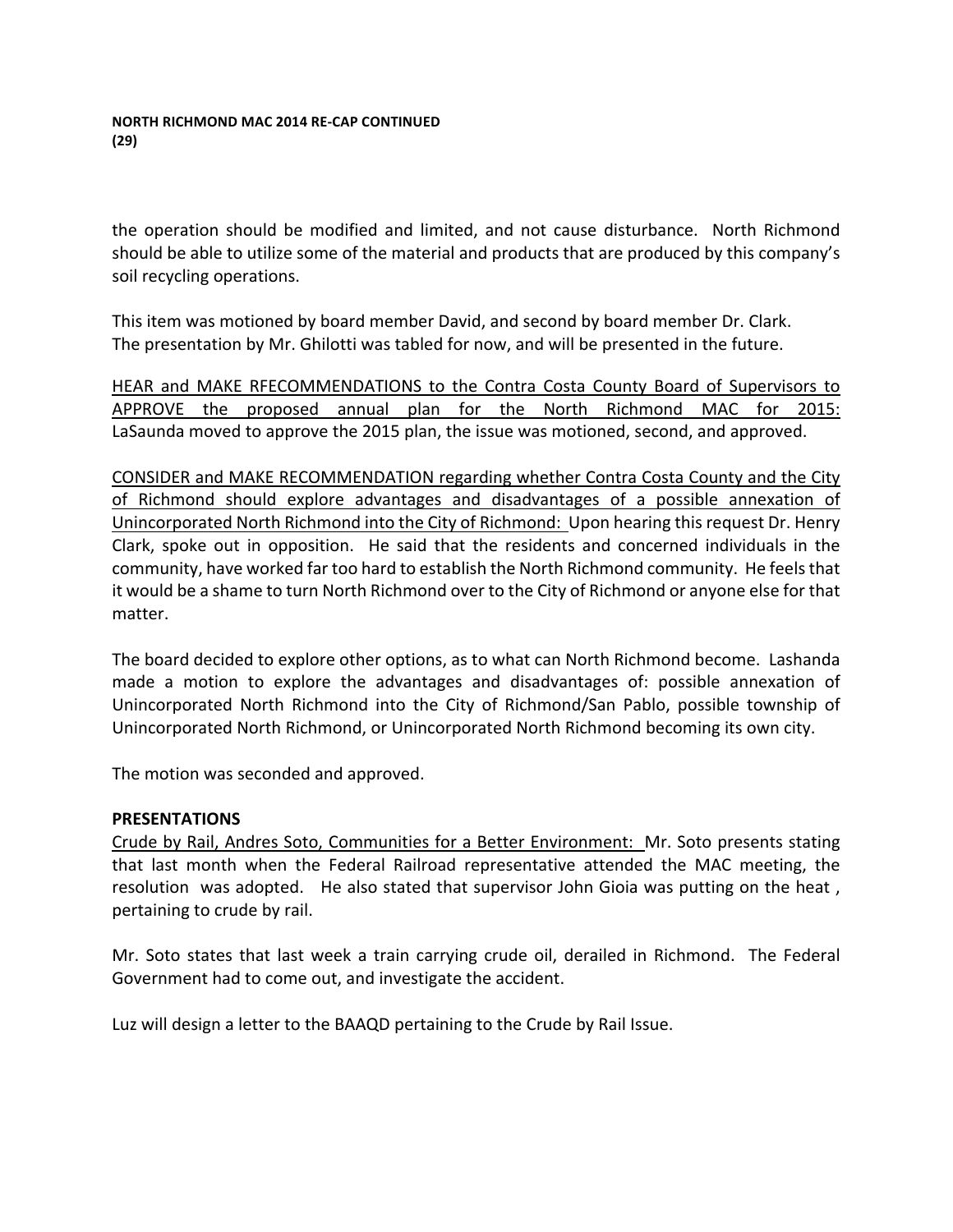## **NORTH RICHMOND MAC 2014 RE-CAP CONTINUED (30)**

Board member Henry Clark says personally that he does not buy into the argument, why we should be at risk by trains coning through North Richmond, carrying crude oil. Henry motioned that we support Mr. Soto's motion. The motion was carried over, for further a meeting.

Don suggests that the MAC motion to extend the meeting to 8:05 p.m. this was motioned by Lashanda and second, and all in agreement.

Meeting adjourned at 8:05 p.m.